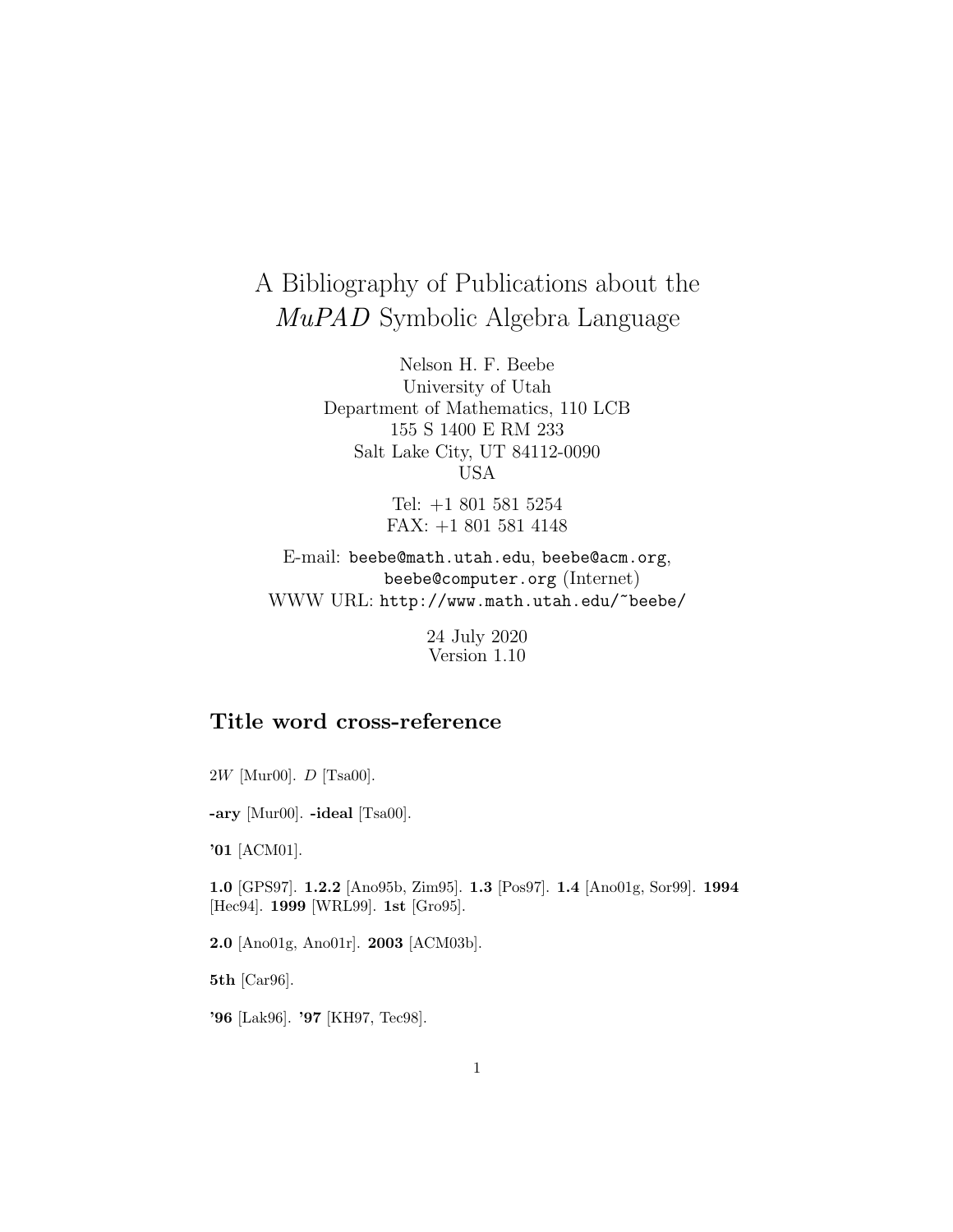**abstract** [Ano01a, Thi08]. **administration** [Sor96]. **adt** [Ano01a]. **Advanced** [Har00b]. **aided** [Thi00a]. **Algebra** [Ano93a, Ano93b, Ano96, FGHK95, Got94, GPS97, uRH95, uRH96, MK94, OS96, WRL99, Wiw92, Wiw93, Ano01l, Ben98, Ces97, F<sup>+</sup>93, Fuc94, GKW03, Klu96, LW99, LW00, Sor96, Gro95, Klu96, Car96]. **Algebraic** [ACM99, ACM03a, Glo98, GPS97, Gut04, Lak96, RLRML04, Thi00a, Thi00b, Thi08, Tra00, BK04, Ke00, KFC<sup>+</sup>01]. **Algebrasystem** [Wiw93]. **algorithm** [Mur00, Pop00, Tsa96]. **algorithms** [Ano01s]. **Amsterdam** [Hec94]. **analysis** [Ke00]. **Andrews** [Tra00]. **Annual** [ACM01, ACM03b]. **Anwendung** [Ben98]. **Anwendungen** [Ano93b]. **Apfel** [SRRM<sup>+</sup>97]. **application** [PDP00]. **Applications** [Gro95, WRL99, GKW03]. **appraisement** [BCK99]. **Approach** [ZP06]. **approximation** [Pop00]. **Architectures** [Ano93b]. **Architekturen** [Ano93b]. **ary** [Mur00]. **August** [ACM03a, FGHK95, Glo98, Tra00]. **Austria** [M<sup>+</sup>95]. **Ax** [Ano01-35]. **AXIOM** [Ben98, Ben98]. **Axioms** [Ano01b, Ano01-35].

**based** [Nau96, Thi00b]. **Basen** [Got94]. **Bases** [GB97, RLRML04, Ano01i, DZ95, Got94, Sat00]. **Basic** [Ano01d]. **BC** [ACM99]. **Behandlung** [Ano93b]. **Benutzerhandbuch** [F<sup>+</sup>93]. **Bernoulli** [Har00a]. **Bielefeld** [FGHK95]. **Bildung** [uFSGO95]. **bis** [SRRM<sup>+</sup>97]. **bivariate** [KN00]. **black** [DK98]. **Book** [SRRM<sup>+</sup>97]. **Boolean** [Sat00]. **box** [DK98]. **Bührke** [SRRM+97].

**California** [ACM03b]. **CALYPSO** [Ces97]. **Canada** [ACM99]. **Cantabria** [Gut04]. **Cat** [Ano01-36]. **Categories** [Ano01b, Ano01-36]. **Challenge** [Tec98]. **challenges** [FM97]. **checking** [Ano01-40]. **closure** [Tsa00]. **code** [Sor96]. **column** [Vol97]. **Combinat** [Thi08, Ano01c]. **Combinatorics** [Thi08, Ano01c]. **Commutative** [GPS97]. **Comparing** [Fat03]. **Comparison** [LW99, LW00]. **complete** [Tsa96]. **Complexes** [Ano93b]. **Computation** [ACM03a, Bee17, KH97, Lak96, Tra00, BCK99, Ces97, Har00a, Hec94, KN00, Ke00, KFC<sup>+</sup>01, Sat00, ACM99, Glo98, Gut04]. **Computational** [ACM01, ACM03b]. **computations** [AH09]. **Computer** [Ano93a, Ano93b, Got94, GKW03, GPS97, Gro95, uRH95, uRH96, MK94, OS96, WRL99, Wiw93, Ben98, Car96, Ces97, Klu96, LW99, LW00, Sor96, Thi00a, Thi00b, FGHK95, Klu96]. **Computer-Algebra** [Got94, Wiw93, Klu96]. **Computer-Algebrasystem** [Wiw93]. **Computeralgebra** [Ano93b, Ben98, uRH95, uRH96, Sor96]. **Computeralgebra-Anwendungen** [Ano93b]. **Computeralgebra-Systemen** [Ben98, Sor96]. **Computing** [Hub00, Maj02, Maj04, SW99]. **Concept** [Sor97b]. **Conference** [Gro95, M<sup>+</sup>95, WRL99]. **constraint** [BK04]. **Copernicus** [Ano05].

**Data** [Wiw92, Ano01a, Ano01d, Ano01j, Ano01-29, F<sup>+</sup>93, Fuc94, Ano96]. **datatypes** [Ano01d]. **Demonstration** [BG97]. **denotational** [Nau96].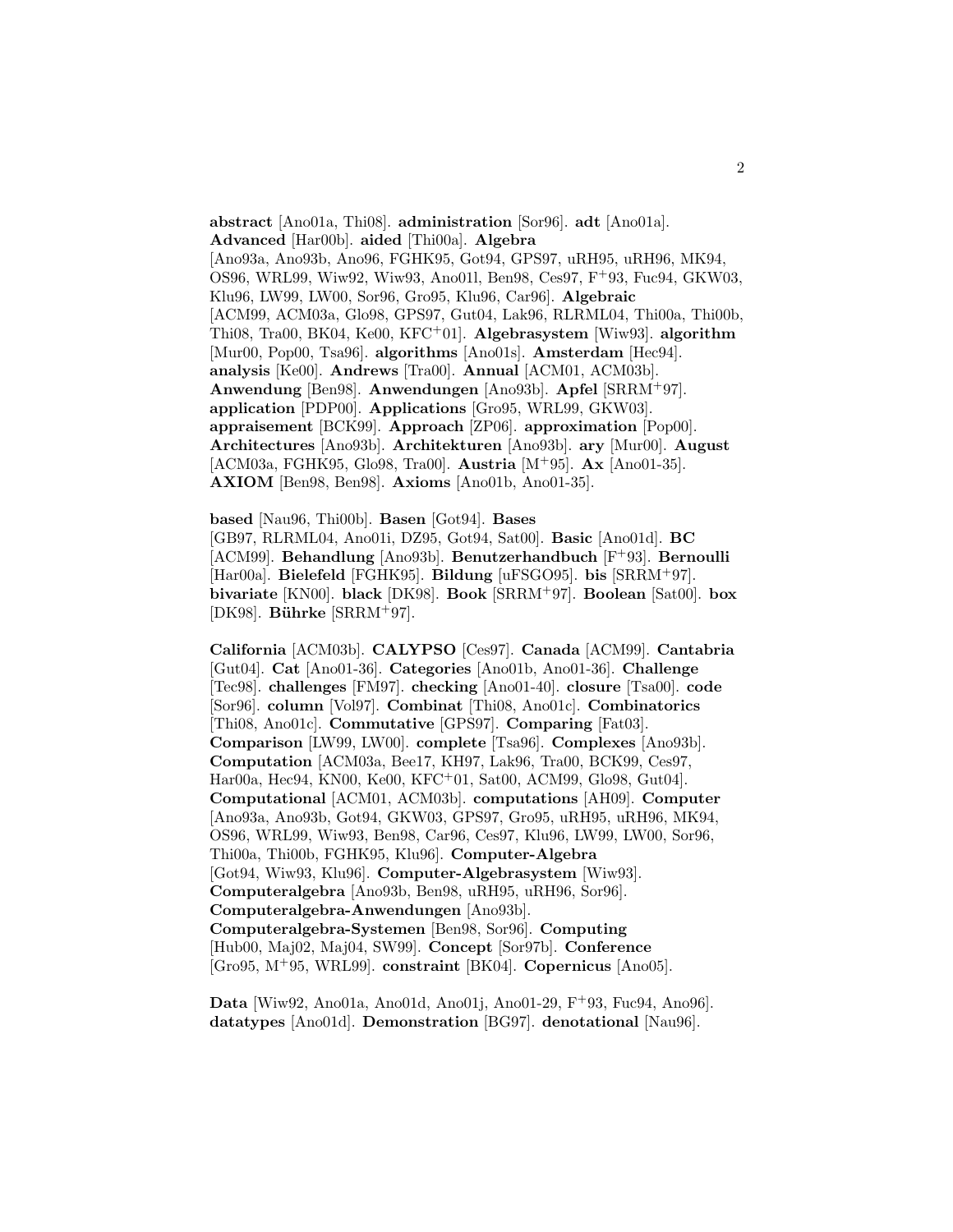**denotationales** [Nau96]. **DERIVE** [Ben98, Ben98]. **detools** [Ano01e]. **development** [Thi08, Klu96]. **Developments** [MO95]. **Diego** [ACM03b]. **Differential** [Ano93b, Ano01e, Tsa96, Got94]. **Differential-Gr¨obner-Basen** [Got94]. **Differentialgleichungen** [Ano93b]. **Dimensional** [ZP06]. **distributed** [Ber97, Nau97]. **dla** [Maj05b]. **Dom** [Ano01-37]. **Domains** [Ano01b, Ano01-37]. **Dynamic** [Sor97b, Sor97a, Sor97d, Sor97c, Sor99, Ano01q, Sor96]. **Dynamische** [Sor97c, Sor96].

**ED** [M<sup>+</sup>95]. **ED-MEDIA** [M<sup>+</sup>95]. **Edition** [mat91]. **Education** [uFSGO95, OS96, WKZZ03]. **Educational** [M<sup>+</sup>95, Ano01-33]. **efficiency** [Sor96]. **efficient** [KFC<sup>+</sup>01, LPP04]. **Effizienz** [Sor96]. **Engineering** [FGHK95, Ben98]. **Entwicklung** [Klu96]. **enumeration** [Tsa96]. **environment** [Klu96, SW99]. **Equations** [Ano93b, Ano01e]. **error** [Pop00]. **essentials** [Maj02, Maj04]. **evaluation** [KFC<sup>+</sup>01]. **Exact** [RLRML04, LPP04]. **Exchanging** [BG97]. **experiment** [BK04]. **Experimental** [Ano93b]. **Experimentelle** [Ano93b]. **exploration** [Thi00b]. **Expressions** [BG97]. **extended** [Mur00].

**factorizations** [Tsa96]. **fans** [Hub00]. **fast** [Sor97c]. **feedback** [Thi08]. **Flexibilit¨at** [Sor96]. **flexibility** [Sor96]. **formatted** [Ano01w]. **foundations** [GKW03]. **Fourth** [Ano05]. **FOXBOX** [DK98]. **fp** [Ano01f]. **Fraser** [ACM99]. **Function** [Bee17, Pop00]. **functional** [Ano01f]. **future** [DZ95].

**Galilei** [SRRM<sup>+</sup>97]. **Gambini** [SRRM<sup>+</sup>97]. **Gauge** [SRRM<sup>+</sup>97]. **GCD** [Mur00]. **generate** [Ano01h, Ano01h]. **geometric** [KFC<sup>+</sup>01]. **Geometry** [ACM01, ACM03b, GPS97, RLRML04]. **German** [Ano95c, F<sup>+</sup>93, Got94, uRH95, uRH96, Klu96, Kra96, Nau96, Nau97, uFSGO95, Sor96, Sor97c, Wiw93, Ano93b, Ben98, SRRM<sup>+</sup>97]. **Germany** [Glo98, FGHK95]. **Geschlechterverh¨altnisse** [SRRM<sup>+</sup>97]. **Getting** [Maj05a]. **graph** [Ano01-38]. **graphics** [Ano01x]. **graphs** [Thi00a, Thi00b]. **Gravity** [SRRM<sup>+</sup>97]. **Gravity/MuPAD** [SRRM<sup>+</sup>97]. **Graz** [M<sup>+</sup>95]. **Grenzen** [Sor97c]. **Gr¨obner** [Got94, Ano01i, DZ95, Got94, Hub00, RLRML04, Sat00]. **groebner** [Ano01i].

**Handbook** [Bee17, F<sup>+</sup>93, GKW03]. **Haug** [SRRM<sup>+</sup>97]. **HI** [KH97]. **High** [SRRM<sup>+</sup>97, SW99]. **high-performance** [SW99]. **Higher** [ZP06]. **Higher-Dimensional** [ZP06]. **Human** [Hec94]. **Hybrid** [KN00]. **Hypermedia** [ $M+95$ ].

**ideal** [Tsa00]. **ideals** [Hub00]. **II** [uRH96]. **im** [Got94]. **IMACS** [Gro95, WRL99]. **impatient** [Maj05b]. **implementation** [LPP04]. **Implementing** [Thi08]. **import** [Ano01j, Ano01j]. **increase** [Sor96].

**Group** [mat91]. **guide** [Sor99].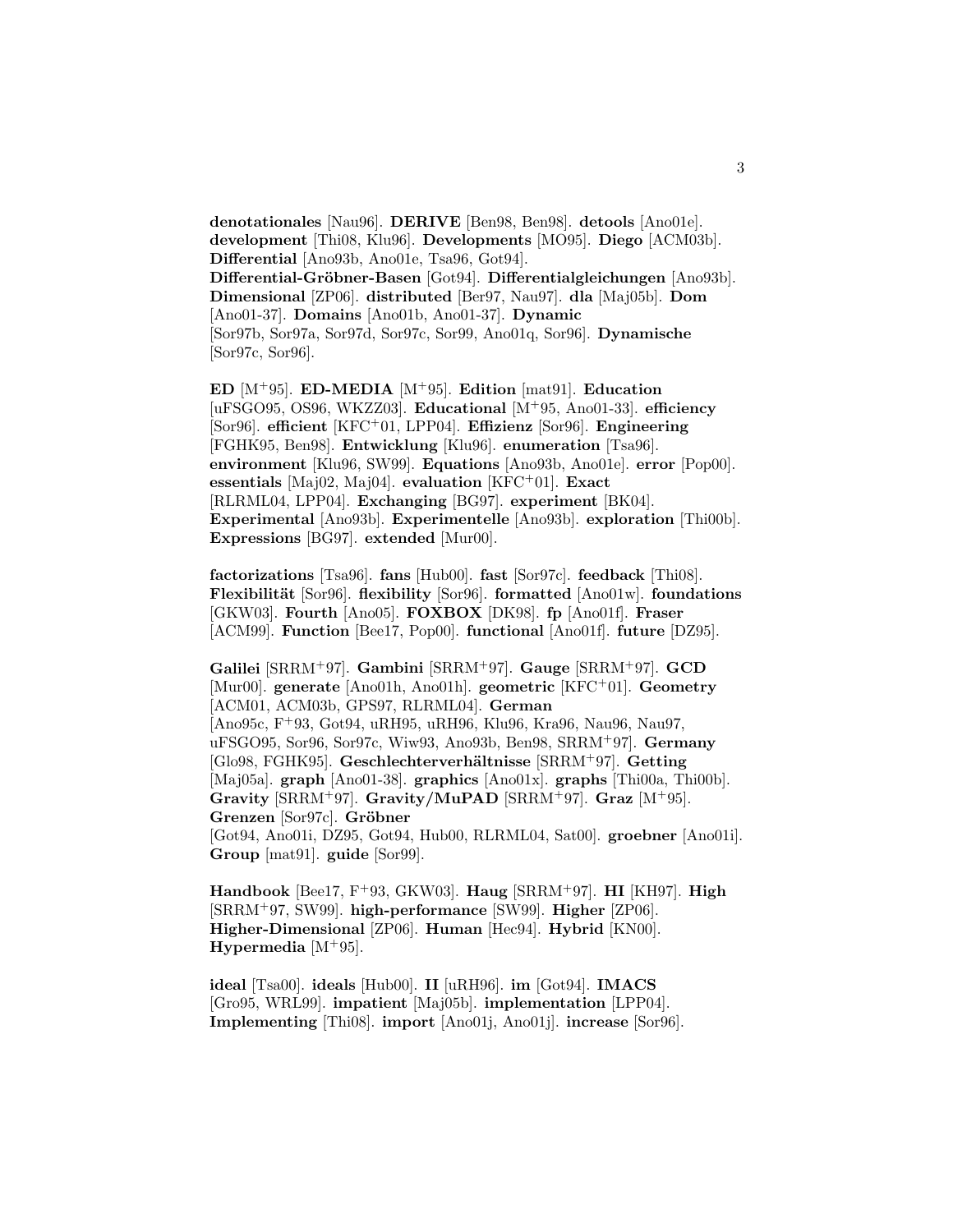**independent** [Oev00]. **Ingenieurmathematik** [Ben98]. **input** [Ano01h]. **integer** [Mur00]. **integral** [Ano01-34]. **Integration** [Sor97b, Sor97a, Sor97d, Ano01k, Kra96, Kra96]. **interaction** [Hec94]. **International** [ACM99, ACM03a, Glo98, Gro95, Gut04, KH97, Lak96, Tra00]. **interpolation** [KN00]. **Intersecting** [LPP04]. **intersection** [DLLP03]. **intlib** [Ano01k]. **introduction** [Oev00]. **invariants** [Thi00a, Thi00b]. **Inverse** [SRRM<sup>+</sup>97, Pop00]. **Involutive** [GB97]. **ISAAC** [Gut04]. **ISSAC** [ACM99, ACM03a, Glo98, Lak96, Tec98, Tra00]. **issues** [Pos97]. **iterative** [Pop00].

**Jauho** [SRRM<sup>+</sup>97]. **Java** [BCK99]. **July** [ACM99, Ano05, Gut04, KH97, Lak96]. **June** [ACM01, ACM03b, M<sup>+</sup>95].

**Kinetics** [SRRM<sup>+</sup>97]. **Knots** [SRRM<sup>+</sup>97].

**Level** [ZP06]. **Library** [Bee17, Ano01a, Ano01c, Ano01e, Ano01f, Ano01i, Ano01n, Ano01m, Ano01l, Ano01q, Ano01o, Ano01-38, Ano01t, Ano01s, Ano01w, Ano01v, Ano01x, Ano01-28, Ano01z, Ano01-30, Ano01-32, Ano01-31, Ano01-34, Ano01-40, AH09, Ces97]. **limits** [Sor97c]. **linalg** [Ano01l]. **linear** [Ano01m, Ano01l, BK04, CCT04, Tsa96]. **linopt** [Ano01m]. **Linux** [uRH95, uRH96, uRH95, uRH96]. **Liouvillian** [CCT04]. **Lise** [SRRM<sup>+</sup>97]. **list** [Ano01n]. **listlib** [Ano01n]. **Loops** [SRRM<sup>+</sup>97]. **L¨ubbig** [SRRM<sup>+</sup>97].

**machine** [Ber97, Sor96]. **machine-code** [Sor96]. **MACSYMA** [Ben98, Ben98, Tec98, PZ96b, PZ96a]. **Magazine** [mat91]. **MAMMUT** [Nau97]. **management** [Nau97]. **manipulating** [DK98]. **manipulation** [Ano01n, Ano01z, Ano01-32, Nau97, Nau97]. **Manual** [The96, Ano96, Sor99]. **MAPLE** [Ben98, Ben98, Ber97, PZ96b, PZ96a]. **March** [Hec94]. **Maschinencode** [Sor96]. **Maschinencode-Objekte** [Sor96]. **Massachusetts** [ACM01]. **massively** [Ber97]. **matching** [Ano01o]. **matchlib** [Ano01o]. **Math** [AH09, Ano95c]. **MATHCAD** [Ben98, Ben98]. **MathCW** [Bee17]. **MATHEMATICA** [Ben98, Ben98, Har00b, PZ96b, PZ96a, PDP00]. **Mathematical** [BG97, Bee17, Ano01-40]. **Mathematical-Function** [Bee17]. **mathematics** [Ben98, WKZZ03, uRH95, uRH96]. **Mathematik** [uRH95, uRH96]. **Matheprobleme** [Ano95c]. **MATHLAP** [Ben98, Ben98]. **MathPAD** [Ano05, mat91]. **Matlab** [AH09]. **Maui** [KH97]. **Medford** [ACM01]. **MEDIA** [M<sup>+</sup>95]. **Medizin** [SRRM<sup>+</sup>97]. **Meeting** [Ano05]. **Meitner** [SRRM<sup>+</sup>97]. **Meitner/Memel** [SRRM<sup>+</sup>97]. **Memel** [SRRM<sup>+</sup>97]. **memory** [Ber97]. **Minimal** [GB97]. **misc** [Ano01p]. **miscellanea** [Ano01p]. **model** [Nau96]. **Modell** [Nau96]. **Module** [Sor96, Sor97c, Ano01q]. **Modules** [Sor97b, Sor97a, Sor97d, Ano01q, Sor96, Sor97c, Sor99]. **MP** [BG97]. **multi** [Fuc94, Ano96]. **Multi-Processing** [Ano96]. **multidimensional** [AH09].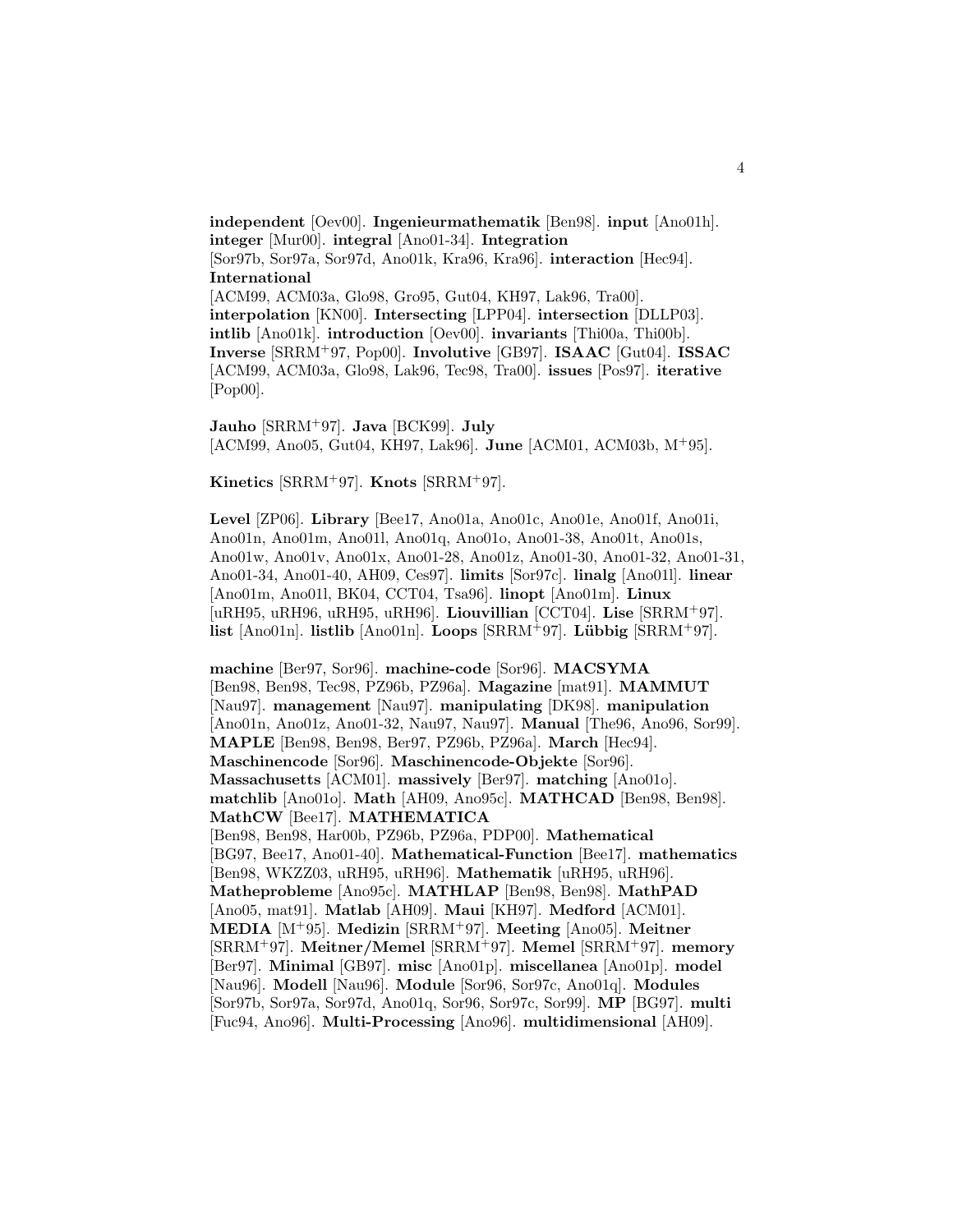**Multimedia** [M<sup>+</sup>95]. **multiplication** [Fat03]. **multiprecision** [KFC<sup>+</sup>01]. **Multiprocessing** [Wiw92, F<sup>+</sup>93]. **MuPAD** [Ano93b, Ano05, Ben98, mat91, uRH95, uRH96, Maj05a, Ano93b, Ano95b, Ano95a, Ano01d, Ano01g, Ano01r, Ben98, CO04, DZ95, F<sup>+</sup>93, Got94, HKM<sup>+</sup>97, uRH95, uRH96, Maj02, Maj04, Maj05b, MK94, MO95, The96, Nau95, uFSGO95, Oev00, PZ96b, PZ96a, Pos97, SRRM<sup>+</sup>97, Sor97b, Sor97a, Sor97d, Sor97c, Sor99, SW99, Thi08, Wiw92, Wiw93, Zim95, Ano96, Fuc94, McA99]. **MuPAD-Tutorium** [Oev00].

**Naturwissenschaft** [SRRM<sup>+</sup>97]. **Near** [DLLP03]. **Near-optimal** [DLLP03]. **nearly** [Sor97c]. **Network** [Ano01-38]. **Newtons** [SRRM<sup>+</sup>97]. **Nicholas** [Ano05]. **nichtlinearen** [Ano93b]. **niecierpliwych** [Maj05b]. **nineteenth** [ACM03b]. **Non** [CCT04]. **Non-Liouvillian** [CCT04]. **Nonlinear** [Ano93b]. **notations** [Har00b]. **number** [Ano01t]. **numbers** [Har00a]. **numeric** [Ano01s]. **numerical** [Ano01s]. **numlib** [Ano01t].

**object** [Nau96]. **object-based** [Nau96]. **objects** [DK98, Sor96]. **objektbasierte** [Nau96]. **Objekte** [Sor96]. **ODE** [PZ96b, PZ96a, Ano01u]. **ODEs** [CCT04]. **ohne** [Sor97c]. **Online** [mat91]. **only** [Thi08]. **OpenMath** [PDP00]. **operator** [Tsa96]. **Optics** [SRRM<sup>+</sup>97]. **Optimal** [Pop00, DLLP03]. **optimization** [Ano01m]. **order** [CCT04]. **ordinary** [Tsa96]. **oriented** [LW99, LW00]. **orthogonal** [Ano01v]. **orthpoly** [Ano01v]. **other** [Ano01h]. **output** [Ano01w, Ano01w].

#### **p** [Ano93b]. **PA** [ACM03a]. **Parallel**

[Ano93b, KH97, Sat00, Ber97, Ces97, Klu96, Nau96]. **parallele** [Ano93b, Nau96]. **Parallelism** [HKM<sup>+</sup>97, Nau95]. **Parallelverarbeitung** [Klu96]. **parameterization** [DLLP03]. **parametric** [BK04]. **PASCO** [KH97]. **pattern** [Ano01o]. **performance** [SW99]. **Perspectives** [Ano93a]. **Philadelphia** [ACM03a]. **Physik** [SRRM<sup>+</sup>97]. **platform** [Oev00]. **play** [Sor97c]. **plot** [Ano01x]. **plotlib** [Ano01y]. **Poland** [Ano05]. **Polish** [Maj05b]. **Polmat** [AH09]. **polylib** [Ano01z]. **polynomial** [Ano01z, Fat03, LW99, LW00]. **polynomial-oriented** [LW99, LW00]. **polynomials** [Ano01v]. **Portable** [Bee17]. **PRECISE** [KFC<sup>+</sup>01]. **predefined** [Ano01-35, Ano01-36, Ano01-37]. **predicates** [KFC<sup>+</sup>01]. **Pref** [Ano01-39]. **preferences** [Ano01-39]. **Pro** [Maj02, Maj04]. **problem** [Mur00, SW99, SRRM<sup>+</sup>97]. **Problem/B¨uhrke** [SRRM<sup>+</sup>97]. **Problems** [FM97, Ano95c, Tec98]. **Proceedings** [ACM99, ACM03a, Glo98, Gut04, KH97, Tra00, Lak96, M<sup>+</sup>95, ACM01, ACM03b, Car96]. **Process** [SRRM<sup>+</sup>97]. **Process/Haug** [SRRM<sup>+</sup>97]. **processing** [Fuc94, Klu96, Ano96]. **Products** [Lin97]. **prog** [Ano01-27]. **Program** [Ano93b, Ano95c]. **Programm** [Ano95c]. **programmer** [Ano01-27]. **Programmierumgebung** [Klu96]. **Programming** [Bee17, ZP06, Ano01f, BK04, Klu96, Sor99]. **Programmpakete** [Ano93b]. **programs** [Ano01h, Fat03]. **Propagation** [ZP06]. **properties** [Ano01-28, Ano01-40]. **property** [Ano01-28]. **Pullin**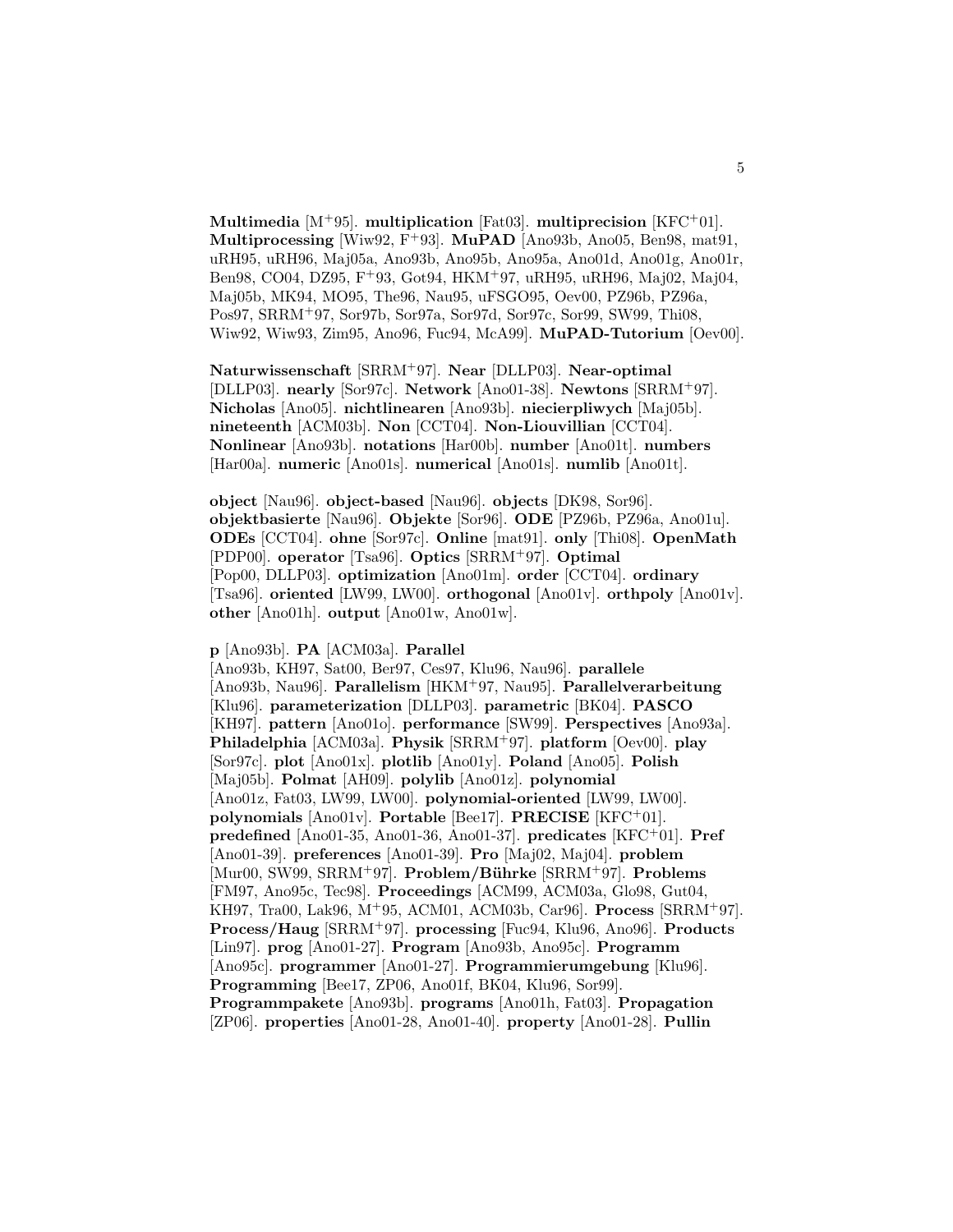[SRRM<sup>+</sup>97]. **puzzles** [FM97].

**quadrics** [DLLP03, LPP04]. **Quantum** [SRRM<sup>+</sup>97, SRRM<sup>+</sup>97]. **Questioning** [SRRM<sup>+</sup>97]. **Quick** [Ano01r].

**Rapid** [Har00a]. **rational** [KN00]. **Reference** [Ano01r]. **related** [Har00a]. **reliable** [KFC<sup>+</sup>01]. **Renneberg** [SRRM<sup>+</sup>97]. **report** [Vol97]. **representation** [DK98]. **Research** [mat91]. **Review** [Ber96, PZ96b, PZ96a]. **reviews** [SRRM<sup>+</sup>97]. **RHINE** [Car96]. **RIACA** [Hec94]. **robust** [Ke00]. **roots** [KFC<sup>+</sup>01]. **Rostock** [Glo98].

**San** [ACM03b]. **Sanitt** [SRRM<sup>+</sup>97]. **Santander** [Gut04]. **SCG** [ACM01]. **SCG'03** [ACM03b]. **Science** [FGHK95, uFSGO95, SRRM<sup>+</sup>97]. **Scotland** [Tra00]. **Second** [KH97, CCT04]. **Semiconductors** [SRRM<sup>+</sup>97]. **Semiconductors/High** [SRRM<sup>+</sup>97]. **Seventeenth** [ACM01]. **Simon** [ACM99]. **Singular** [GPS97]. **Singularity** [GPS97]. **Software** [Bee17, Sor97b, Sor97a, Sor97d]. **Solitonen** [Ano93b]. **Solitons** [Ano93b]. **Solutions** [Tec98, CCT04]. **solvelib** [Ano01-29]. **solver** [Ano01-29]. **Solvers** [Ber96, PZ96b, PZ96a]. **Solving** [BK04, RLRML04, SW99]. **Some** [Thi08]. **Spaces** [ZP06]. **Spain** [Gut04]. **sparse** [Fat03]. **speed** [Fat03]. **Speicherverwaltung** [Nau97]. **Spiel** [Sor97c]. **St** [Tra00]. **stability** [Ke00]. **standard** [Ano01-30]. **Start** [SRRM<sup>+</sup>97]. **started** [Maj05a]. **starting** [Pop00]. **state** [DZ95]. **statistics** [Ano01-31]. **stats** [Ano01-31]. **Steigerung** [Sor96]. **Sternstunden** [SRRM<sup>+</sup>97]. **storage** [Nau97]. **string** [Ano01-32]. **stringlib** [Ano01-32]. **student** [Ano01-33]. **study** [Thi00a, Thi00b]. **suite** [Zim95]. **Summary** [WRL99]. **Switzerland** [Lak96]. **Symbolic** [ACM99, ACM03a, Ber96, BCK99, Glo98, Gut04, KH97, Ke00, Lak96, Tra00, Ces97, DK98, Hec94, Nau97, SW99, Ano93b, AH09, Kra96]. **symbolische** [Nau97, Ano93b, Kra96]. **SymmPAD** [Ano93b, Ano93b]. **Symposium** [ACM99, ACM01, ACM03a, ACM03b, Glo98, Gut04, KH97, Lak96, Tra00]. **System** [Ano93b, Got94, GPS97, uRH95, uRH96, MK94, Wiw93, DK98]. **Systeme** [Ano93b, Nau96]. **Systemen** [Ano93b, Ben98, Sor96]. **Systems** [Ano93b, RLRML04, AH09, BK04, Ben98, GKW03, LW99, LW00, Nau96, Sor96].

**Tech** [SRRM<sup>+</sup>97]. **Technical** [Vol97]. **Technik** [SRRM<sup>+</sup>97]. **Technik/Sanitt** [SRRM<sup>+</sup>97]. **test** [Zim95]. **Their** [RLRML04, Ben98]. **Theories** [SRRM<sup>+</sup>97]. **Theory** [GPS97, Ano01-38, Ano01t]. **Tool** [Ano96, Wiw92, F<sup>+</sup>93, Fuc94]. **toolbox** [Ano01-27, AH09]. **tools** [Ano01k, Ano01-33]. **toric** [Hub00]. **Torun** [Ano05]. **transform** [Ano01-34]. **transforms** [Ano01-34]. **Transport** [SRRM<sup>+</sup>97]. **Treatment** [Ano93b]. **tutorial** [CO04, Fuc94, Oev00]. **Tutorium** [Oev00]. **Two** [ZP06]. **Two-Level** [ZP06]. **type** [Ano01-40, Ano01-40]. **types** [Ano01a, Ano01d, Ano01-29].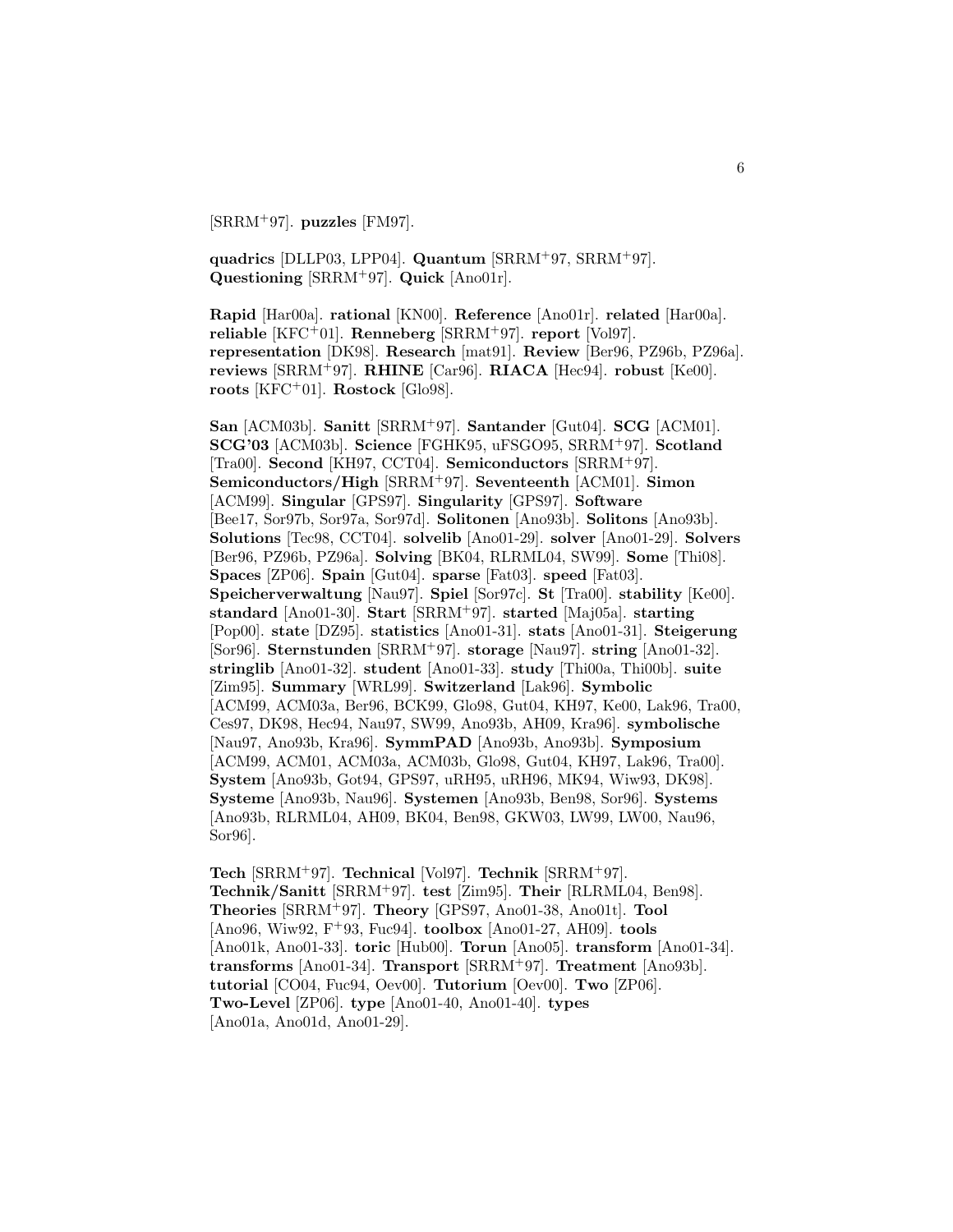**Uni** [Ano95c]. **Uni-Programm** [Ano95c]. **University** [ACM99, Ano05, Glo98, Gut04, Tra00, Ano95c]. **Up/Gambini** [SRRM<sup>+</sup>97]. **USA** [ACM03b, ACM01]. **Use** [Ano93b, Ben98]. **User** [F<sup>+</sup>93, The96, Ano96, Ano01-39, Sor99]. **Users** [Ano05]. **Using** [Bee17, RLRML04, BG97, SW99]. **utilities** [Ano01-29].

**Vancouver** [ACM99]. **Version** [The96, Ano96, Fuc94, Oev00]. **verteilte** [Nau97]. **Verwaltung** [Sor96]. **Volume** [ZP06].

**Web** [WKZZ03]. **Wester** [Zim95]. **Weyl** [Tsa00]. **Wissenschaft** [uFSGO95]. **within** [AH09]. **without** [Sor97c]. **WME** [WKZZ03]. **workshop** [Car96, Hec94]. **World** [M<sup>+</sup>95].

**zur** [Sor96]. **Zürich** [Lak96].

## **References**

## **ACM:1999:IJS**

[ACM99] ACM, editor. ISSAC 99: July 29-31, 1999, Simon Fraser University, Vancouver, BC, Canada: Proceedings of the 1999 International Symposium on Symbolic and Algebraic Computation. ACM Press, New York, NY 10036, USA, 1999. ISBN 1-58113-073-2. LCCN QA76.95.

## **ACM:2001:PSA**

[ACM01] ACM, editor. Proceedings of the Seventeenth Annual Symposium on Computational Geometry (SCG '01): June 3–5, 2001, Medford, Massachusetts, USA. ACM Press, New York, NY 10036, USA, 2001. ISBN 1-58113-357-X. LCCN QA448.D38 S96 2001.

## **ACM:2003:IPI**

[ACM03a] ACM, editor. ISSAC 2003: Proceedings of the 2003 International Symposium on Symbolic and Algebraic Computation: August 3–6, 2003, Philadelphia, PA. ACM Press, New York, NY 10036, USA, 2003. ISBN 1-58113-641-2. LCCN QA76.95.

## **ACM:2003:PNA**

[ACM03b] ACM, editor. Proceedings of the nineteenth annual Symposium on Computational Geometry (SCG'03): San Diego, California, USA, June 8–10, 2003. ACM Press, New York, NY 10036, USA, 2003. ISBN 1-58113-663-3 (paperback). LCCN QA447 .S95 2003.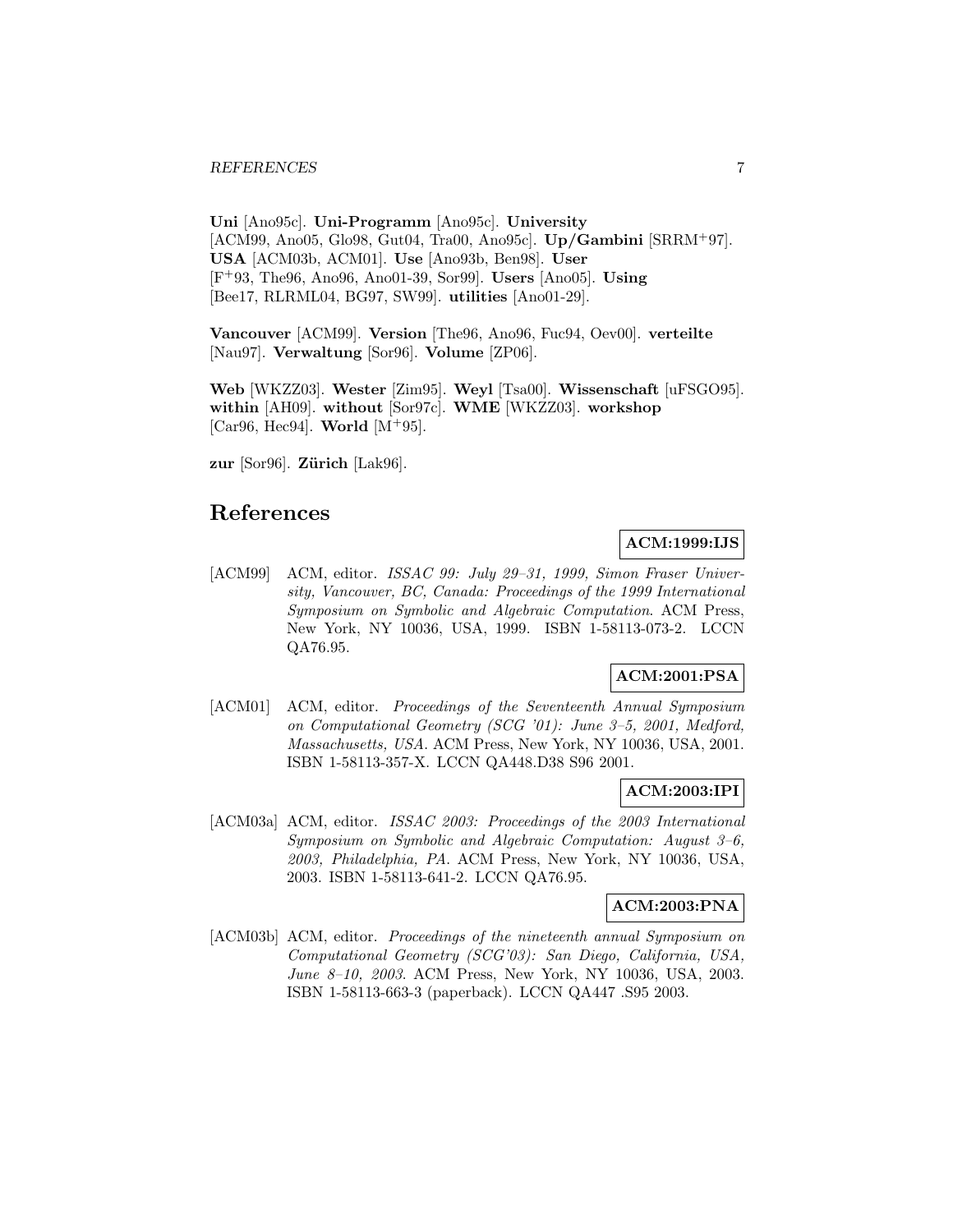#### **Augusta:2009:PLN**

[AH09] P. Augusta and Z. Hurak. Polmat library now within Symbolic Math Toolbox for Matlab in multidimensional systems computations. In IEEE, editor, International Workshop on Multidimensional (nD) Systems, 2009. nDS 2009, Aristotle University of Thessaloniki, Thessaloniki, Greece, June 29 2009–July 1 2009, pages 1–3. IEEE Computer Society Press, 1109 Spring Street, Suite 300, Silver Spring, MD 20910, USA, 2009. ISBN 1-4244-2797-5. LCCN ???? IEEE catalog number CFP09612.

## **Anonymous:1993:PCA**

[Ano93a] Anonymous. Perspectives in computer algebra. Mathematics Quarterly, 2/1993:3–6, 1993.

#### **Anonymous:1993:SBD**

[Ano93b] Anonymous. Symbolische Behandlung von Differentialgleichungen (p. 61–72), Anwendungen der Computeralgebra: Solitonen (p. 111– 116), Computeralgebra-Anwendungen bei nichtlinearen Systemen  $(p. 123-126)$ , Systeme für parallele Architekturen: MuPAD  $(p. 180-$ 185), Experimentelle Systeme und Programmpakete: SymmPAD (p. 270–274). (German) [Symbolic treatment of differential equations; use of computer algebra: Solitons; computer algebra: Use in nonlinear systems; system for parallel architectures: MuPAD; experimental system and program complexes (??): SymmPAD]. In Com $puteralgebra$  in  $Deutschland$   $Bestandsaufnahme$ ,  $Möglichkeiten$ , Perspektiven. (German) [Computer Algebra in Germany: Stocktaking, Possibilities, Perspectives]. Fachgruppe Computeralgebra der GI, DMV, GAMM, Passau und Heidelberg, Germany, 1993.

#### **Anonymous:1995:Mb**

[Ano95a] Anonymous. MuPAD. Mitteilungen des Hochschulverbandes, 1/95: 42, 1995.

#### **Anonymous:1995:Ma**

[Ano95b] Anonymous. MuPAD 1.2.2. Linux Magazin, 9/95:9, 1995.

**Anonymous:1995:UPF**

[Ano95c] Anonymous. Uni-Programm für Matheprobleme. (german) [University program for math problems]. Computer Zeitung, 48, November 1995.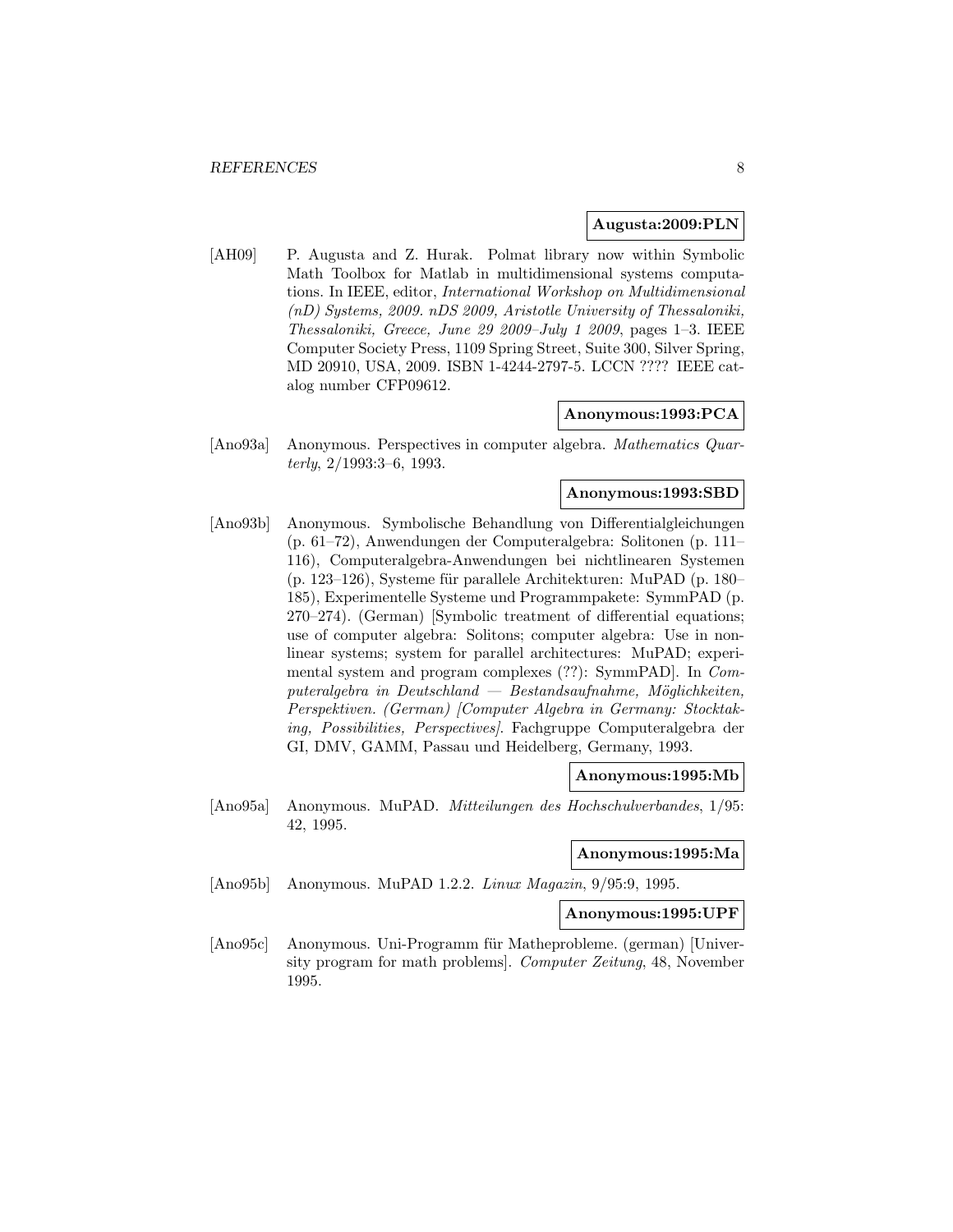#### **Anonymous:1996:MUM**

[Ano96] Anonymous. MuPad user's manual: Multi-Processing Algebra Data Tool: MuPad version 1.2.2. Wiley-Teubner, Chichester, UK, 1996. ISBN 0-471-96716-5 (Wiley), 3-519-02114-5 (Teubner). xiv + 572 pp. LCCN QA76.95 .M86 1996.

## **Anonymous:2001:ALA**

[Ano01a] Anonymous.  $adt - library$  for abstract data types. MuPAD Research Group, Universität Paderborn, Paderborn, Germany, July 25, 2001. 15 pp. URL http://www.math.utah.edu/pub/mupad/ doc/pdf\_help.zip#adt.pdf.

#### **Anonymous:2001:ACD**

[Ano01b] Anonymous. Axioms, Categories and Domains. MuPAD Research Group, Universität Paderborn, Paderborn, Germany, July 25, 2001. 69 pp. URL http://www.math.utah.edu/pub/mupad/doc/pdf\_ help.zip#domainref.pdf.

#### **Anonymous:2001:CLC**

 $[\text{Ano01c}]$  Anonymous. combinat — *library for combinatorics*. MuPAD Research Group, Universität Paderborn, Paderborn, Germany, July 25, 2001. 15 pp. URL http://www.math.utah.edu/pub/mupad/ doc/pdf\_help.zip#combinat.pdf.

#### **Anonymous:2001:DBM**

[Ano01d] Anonymous. datatypes - Basic MuPAD data types. MuPAD Research Group, Universität Paderborn, Paderborn, Germany, July 25, 2001. 54 pp. URL http://www.math.utah.edu/pub/mupad/ doc/pdf\_help.zip#datatypes.pdf.

#### **Anonymous:2001:DLD**

[Ano01e] Anonymous. detools — library for differential equations. MuPAD Research Group, Universität Paderborn, Paderborn, Germany, July 25, 2001. 28 pp. URL http://www.math.utah.edu/pub/mupad/ doc/pdf\_help.zip#detools.pdf.

#### **Anonymous:2001:FLF**

 $[Ano01f]$  Anonymous.  $fp$  – library for functional programming. MuPAD Research Group, Universität Paderborn, Paderborn, Germany, July 25, 2001. 13 pp. URL http://www.math.utah.edu/pub/mupad/ doc/pdf\_help.zip#fp.pdf.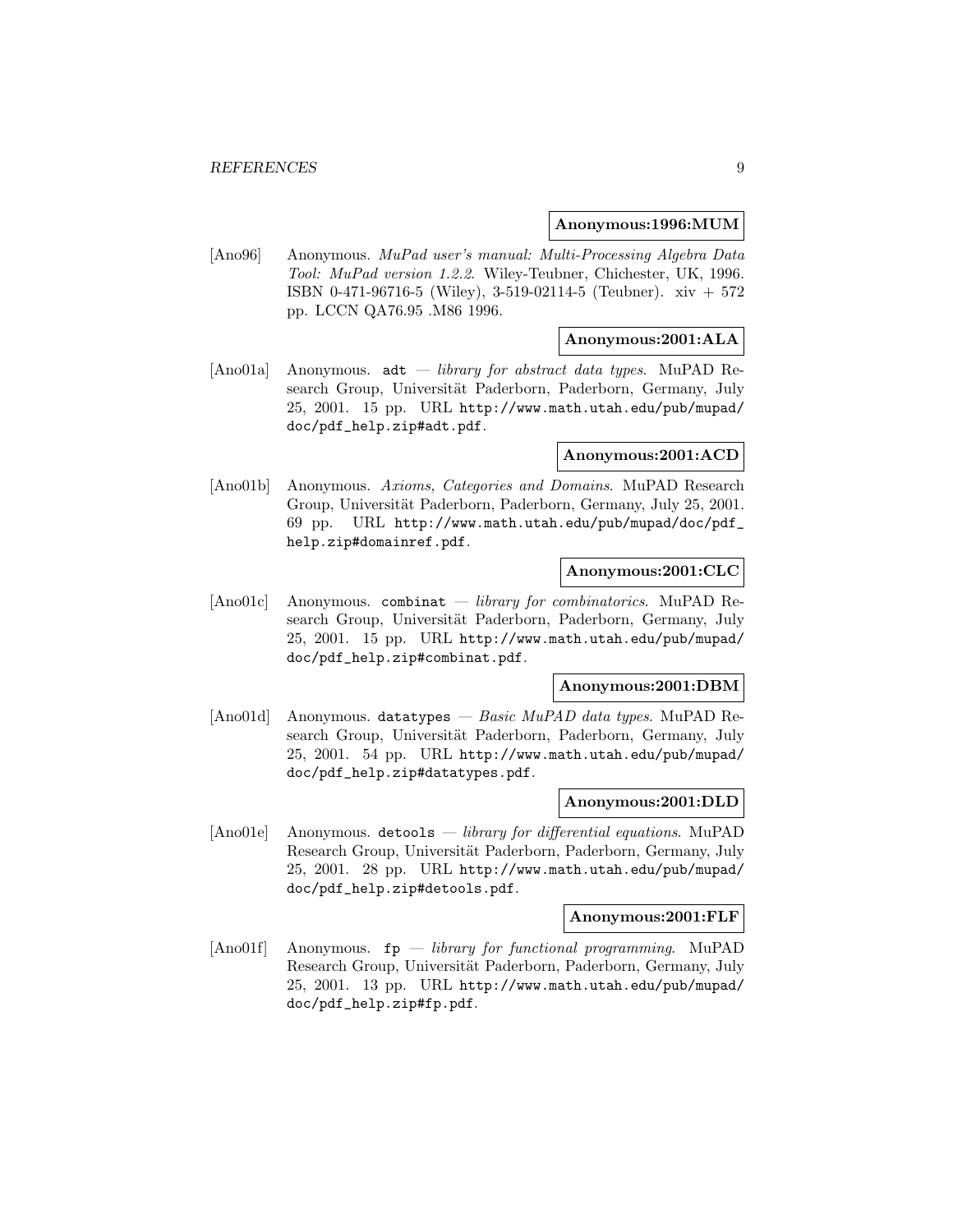#### **Anonymous:2001:MMb**

[Ano01g] Anonymous. From MuPAD 1.4 to MuPAD 2.0. MuPAD Research Group, Universität Paderborn, Paderborn, Germany, July 25, 2001. 59 pp. URL http://www.math.utah.edu/pub/mupad/ doc/pdf\_help.zip#changes.pdf.

#### **Anonymous:2001:GGI**

[Ano01h] Anonymous. generate — generate input to other programs. MuPAD Research Group, Universität Paderborn, Paderborn, Germany, July 25, 2001. 34 pp. URL http://www.math.utah.edu/pub/mupad/ doc/pdf\_help.zip#generate.pdf.

#### **Anonymous:2001:GLG**

 $[Ano01i]$  Anonymous. groebner — library for Gröbner bases. MuPAD Research Group, Universität Paderborn, Paderborn, Germany, July 25, 2001. 9 pp. URL http://www.math.utah.edu/pub/mupad/doc/ pdf\_help.zip#groebner.pdf.

## **Anonymous:2001:IID**

[Ano01] Anonymous. import — *import data*. MuPAD Research Group, Universität Paderborn, Paderborn, Germany, July 25, 2001. 8 pp. URL http://www.math.utah.edu/pub/mupad/doc/pdf\_help. zip#import.pdf.

#### **Anonymous:2001:ITI**

[Ano01k] Anonymous. intlib — tools for integration. MuPAD Research Group, Universität Paderborn, Paderborn, Germany, July 25, 2001. 10 pp. URL http://www.math.utah.edu/pub/mupad/doc/pdf\_ help.zip#intlib.pdf.

#### **Anonymous:2001:LLLc**

[Ano01]] Anonymous. linalg — *library for linear algebra*. MuPAD Research Group, Universität Paderborn, Paderborn, Germany, July 25, 2001. 169 pp. URL http://www.math.utah.edu/pub/mupad/doc/pdf\_ help.zip#linalg.pdf.

#### **Anonymous:2001:LLLb**

[Ano01m] Anonymous. linopt — library for linear optimization. MuPAD Research Group, Universität Paderborn, Paderborn, Germany, July 25, 2001. 47 pp. URL http://www.math.utah.edu/pub/mupad/ doc/pdf\_help.zip#linopt.pdf.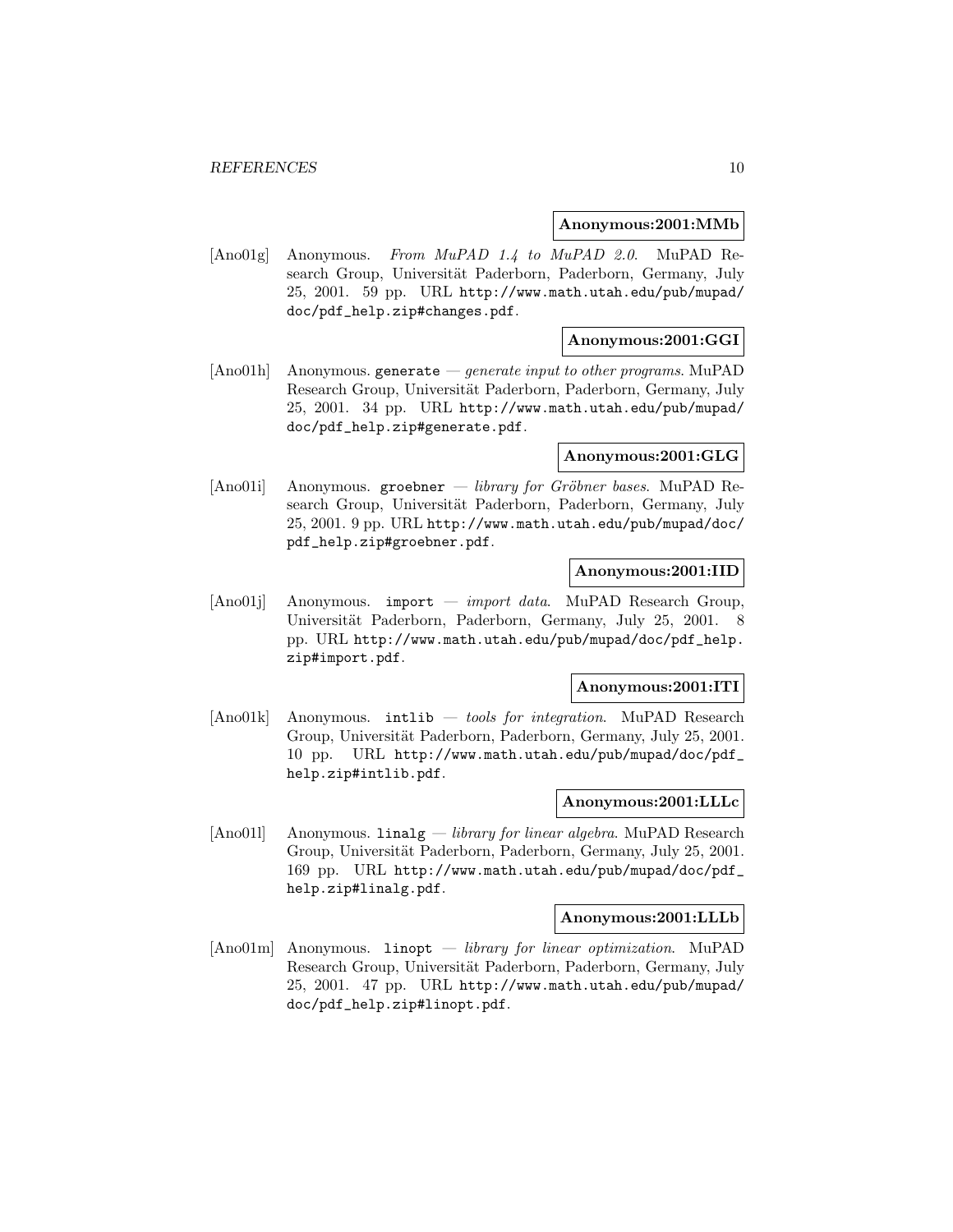#### **Anonymous:2001:LLLa**

 $[Ano01n]$  Anonymous. Listlib — library for list manipulation. MuPAD Research Group, Universität Paderborn, Paderborn, Germany, July 25, 2001. 15 pp. URL http://www.math.utah.edu/pub/mupad/ doc/pdf\_help.zip#listlib.pdf.

#### **Anonymous:2001:MLP**

[Ano01o] Anonymous. matchlib — library for pattern matching. MuPAD Research Group, Universität Paderborn, Paderborn, Germany, July 25, 2001. 4 pp. URL http://www.math.utah.edu/pub/mupad/doc/ pdf\_help.zip#matchlib.pdf.

#### **Anonymous:2001:MMa**

[Ano01p] Anonymous. misc — miscellanea. MuPAD Research Group, Universität Paderborn, Paderborn, Germany, July 25, 2001. 9 pp. URL http://www.math.utah.edu/pub/mupad/doc/pdf\_help. zip#misc.pdf.

## **Anonymous:2001:MLD**

[Ano01q] Anonymous. module  $-$  library for dynamic modules. MuPAD Research Group, Universität Paderborn, Paderborn, Germany, July 25, 2001. 16 pp. URL http://www.math.utah.edu/pub/mupad/ doc/pdf\_help.zip#module.pdf.

#### **Anonymous:2001:MQR**

[Ano01r] Anonymous. MuPAD 2.0 Quick Reference. MuPAD Research Group, Universität Paderborn, Paderborn, Germany, July 25, 2001. 16 pp. URL http://www.math.utah.edu/pub/mupad/doc/pdf\_help. zip#quickref.pdf.

#### **Anonymous:2001:NLNb**

[Ano01s] Anonymous. numeric — library for numerical algorithms. MuPAD Research Group, Universität Paderborn, Paderborn, Germany, July 25, 2001. 160 pp. URL http://www.math.utah.edu/pub/mupad/ doc/pdf\_help.zip#numeric.pdf.

#### **Anonymous:2001:NLNa**

[Ano01t] Anonymous. numlib — *library for number theory*. MuPAD Research Group, Universität Paderborn, Paderborn, Germany, July 25, 2001. 50 pp. URL http://www.math.utah.edu/pub/mupad/ doc/pdf\_help.zip#numlib.pdf.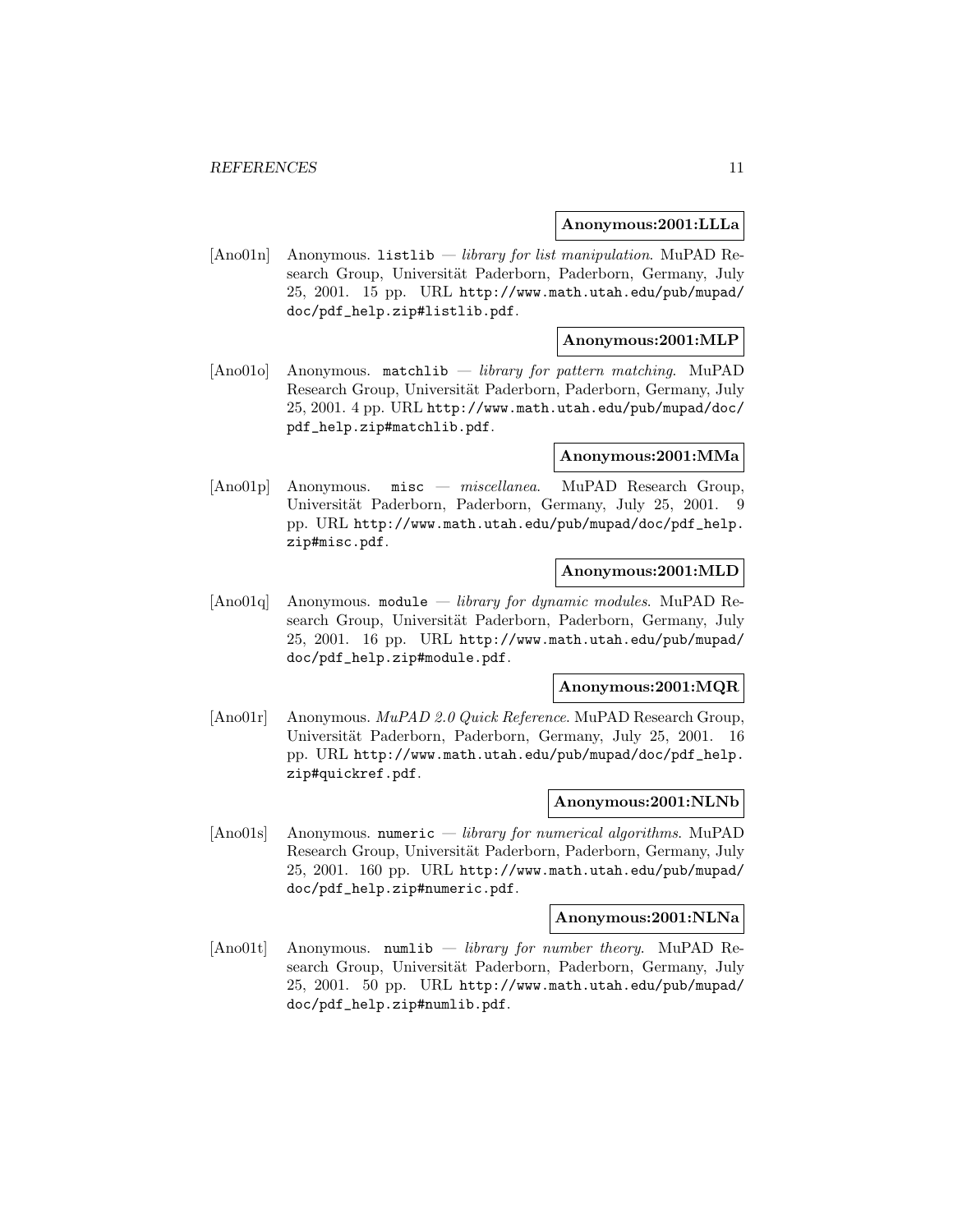#### **Anonymous:2001:O**

[Ano01u] Anonymous. ode. MuPAD Research Group, Universität Paderborn, Paderborn, Germany, July 25, 2001. 11 pp. URL http://www.math. utah.edu/pub/mupad/doc/pdf\_help.zip#ode.pdf.

## **Anonymous:2001:OLO**

 $[\text{Ano01v}]$  Anonymous. orthooly — *library for orthogonal polynomials.* Mu-PAD Research Group, Universität Paderborn, Paderborn, Germany, July 25, 2001. 23 pp. URL http://www.math.utah.edu/pub/ mupad/doc/pdf\_help.zip#orthpoly.pdf.

#### **Anonymous:2001:OLF**

[Ano01w] Anonymous. output — library for formatted output. MuPAD Research Group, Universität Paderborn, Paderborn, Germany, July 25, 2001. 8 pp. URL http://www.math.utah.edu/pub/mupad/doc/ pdf\_help.zip#output.pdf.

## **Anonymous:2001:PGL**

[Ano01x] Anonymous. plot — *graphics library*. MuPAD Research Group, Universität Paderborn, Paderborn, Germany, July 25, 2001. 177 pp. URL http://www.math.utah.edu/pub/mupad/doc/pdf\_help. zip#plot.pdf.

#### **Anonymous:2001:P**

[Ano01y] Anonymous. plotlib. MuPAD Research Group, Universität Paderborn, Paderborn, Germany, July 25, 2001. 23 pp. URL http://www. math.utah.edu/pub/mupad/doc/pdf\_help.zip#plotlib.pdf.

#### **Anonymous:2001:PLPb**

[Ano01z] Anonymous. polylib — library for polynomial manipulation. Mu-PAD Research Group, Universität Paderborn, Paderborn, Germany, July 25, 2001. 33 pp. URL http://www.math.utah.edu/pub/ mupad/doc/pdf\_help.zip#polylib.pdf.

#### **Anonymous:2001:PPT**

[Ano01-27] Anonymous. prog — programmer's toolbox. MuPAD Research Group, Universität Paderborn, Paderborn, Germany, July 25, 2001. 39 pp. URL http://www.math.utah.edu/pub/mupad/doc/pdf\_ help.zip#prog.pdf.

## **Anonymous:2001:PLPa**

[Ano01-28] Anonymous. property  $-$  library for properties. MuPAD Research Group, Universität Paderborn, Paderborn, Germany, July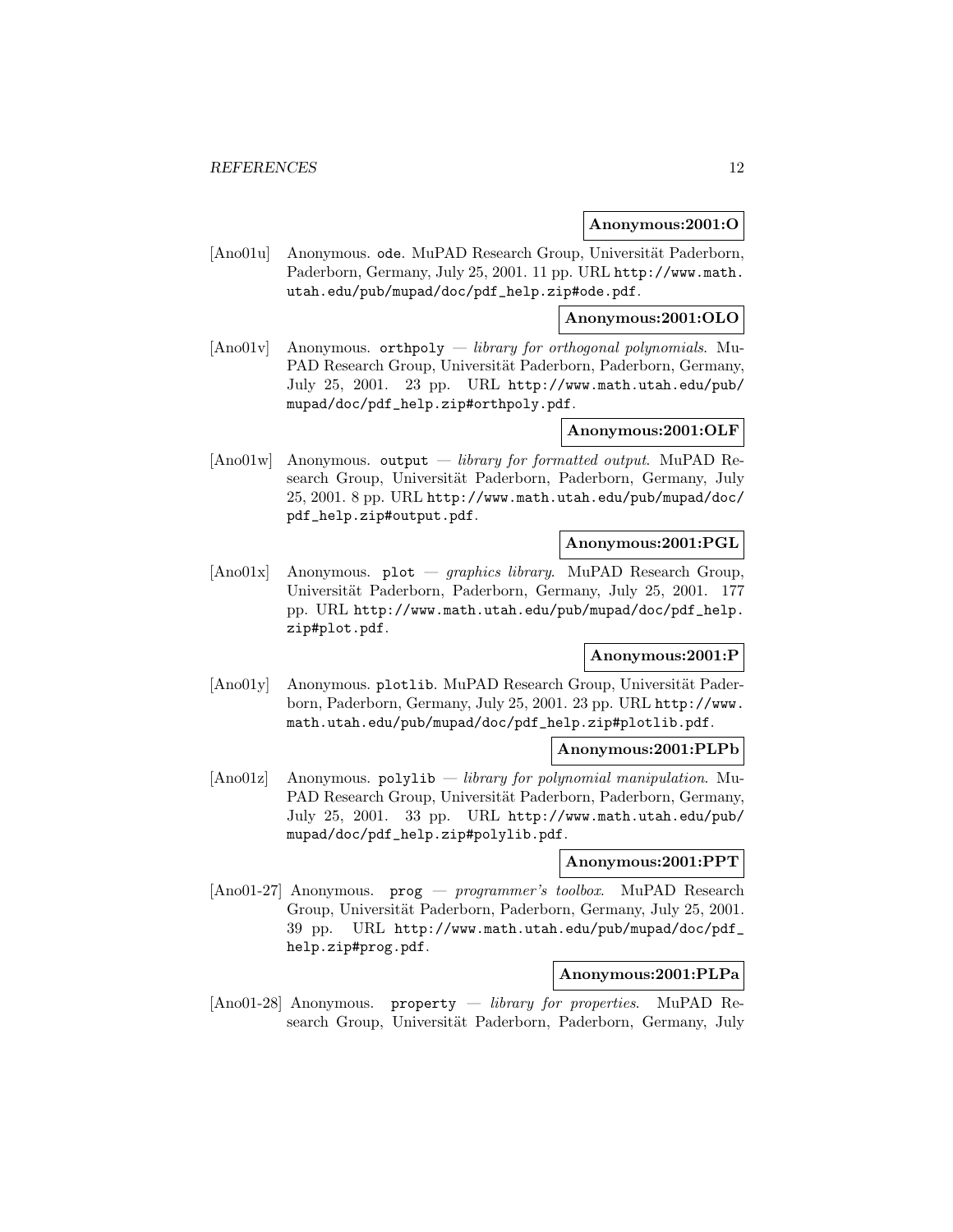25, 2001. 12 pp. URL http://www.math.utah.edu/pub/mupad/ doc/pdf\_help.zip#property.pdf.

#### **Anonymous:2001:SDT**

[Ano01-29] Anonymous. solvelib — data types and utilities for the solver. MuPAD Research Group, Universität Paderborn, Paderborn, Germany, July 25, 2001. 12 pp. URL http://www.math.utah.edu/ pub/mupad/doc/pdf\_help.zip#solvelib.pdf.

#### **Anonymous:2001:SL**

[Ano01-30] Anonymous. The standard library. MuPAD Research Group, Universität Paderborn, Paderborn, Germany, July 25, 2001. 931 pp. URL http://www.math.utah.edu/pub/mupad/doc/pdf\_help. zip#stdlib.pdf.

#### **Anonymous:2001:SLSb**

[Ano01-31] Anonymous. stats — library for statistics. MuPAD Research Group, Universität Paderborn, Paderborn, Germany, July 25, 2001. 70 pp. URL http://www.math.utah.edu/pub/mupad/doc/pdf\_ help.zip#stats.pdf.

## **Anonymous:2001:SLSa**

[Ano01-32] Anonymous. stringlib — library for string manipulation. MuPAD Research Group, Universität Paderborn, Paderborn, Germany, July 25, 2001. 11 pp. URL http://www.math.utah.edu/pub/mupad/ doc/pdf\_help.zip#stringlib.pdf.

#### **Anonymous:2001:SET**

[Ano01-33] Anonymous. student — educational tools. MuPAD Research Group, Universität Paderborn, Paderborn, Germany, July 25, 2001. 23 pp. URL http://www.math.utah.edu/pub/mupad/doc/pdf\_ help.zip#student.pdf.

## **Anonymous:2001:TLI**

[Ano01-34] Anonymous. transform — library for integral transforms. MuPAD Research Group, Universität Paderborn, Paderborn, Germany, July 25, 2001. 8 pp. URL http://www.math.utah.edu/pub/mupad/doc/ pdf\_help.zip#transform.pdf.

## **Anonymous:2001:APA**

[Ano01-35] Anonymous.  $Ax$  – predefined axioms. MuPAD Research Group, Universität Paderborn, Paderborn, Germany, July 25, 2001. 9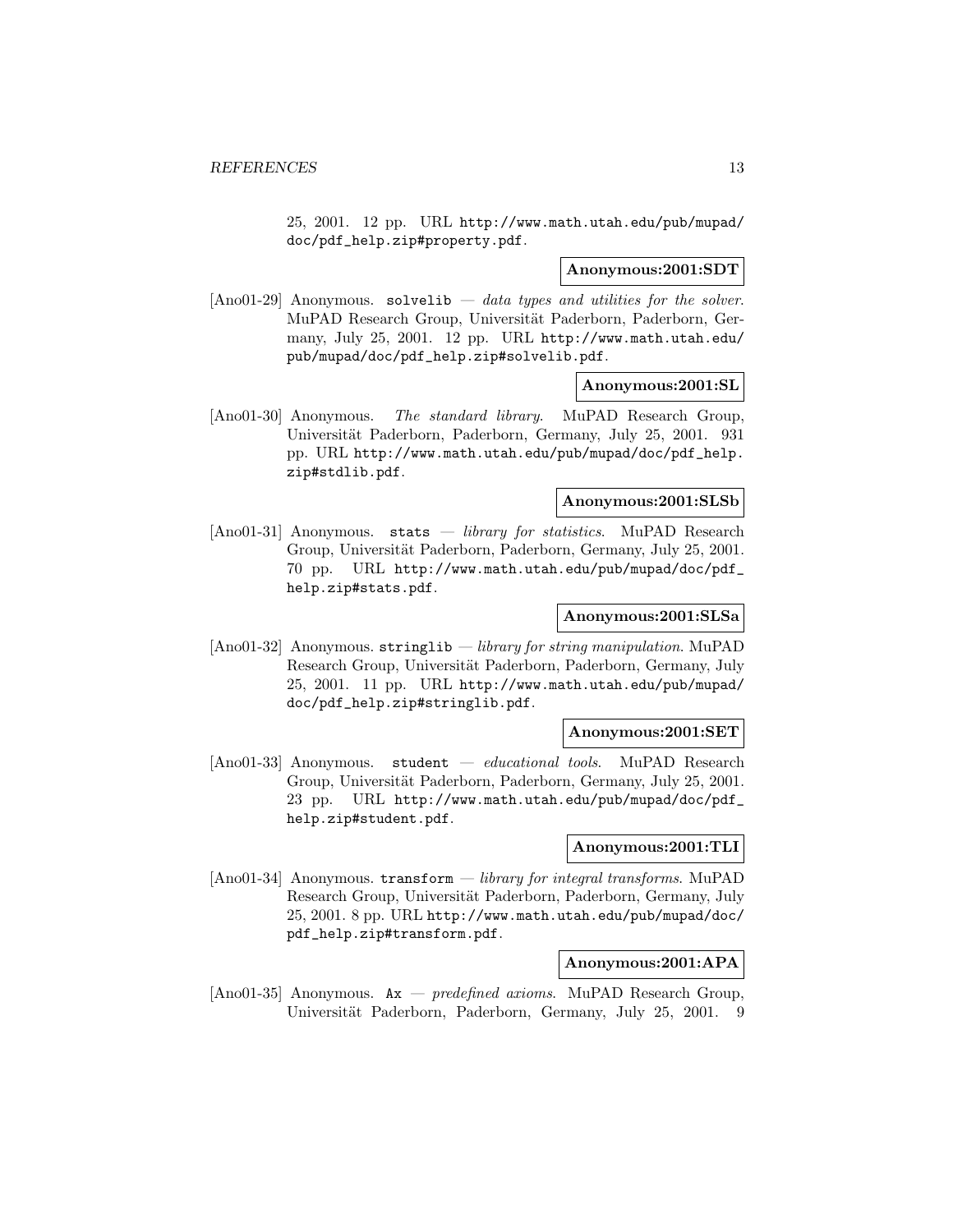pp. URL http://www.math.utah.edu/pub/mupad/doc/pdf\_help. zip#Ax.pdf.

#### **Anonymous:2001:CPC**

[Ano01-36] Anonymous. Cat — predefined categories. MuPAD Research Group, Universität Paderborn, Paderborn, Germany, July 25, 2001. 62 pp. URL http://www.math.utah.edu/pub/mupad/doc/pdf\_help. zip#Cat.pdf.

#### **Anonymous:2001:DPD**

[Ano01-37] Anonymous. Dom — predefined domains. MuPAD Research Group, Universität Paderborn, Paderborn, Germany, July 25, 2001. 230 pp. URL http://www.math.utah.edu/pub/mupad/doc/pdf\_help. zip#Dom.pdf.

#### **Anonymous:2001:NLG**

[Ano01-38] Anonymous. Network — library for graph theory. MuPAD Research Group, Universität Paderborn, Paderborn, Germany, July 25, 2001. 47 pp. URL http://www.math.utah.edu/pub/mupad/ doc/pdf\_help.zip#Network.pdf.

#### **Anonymous:2001:PUP**

[Ano01-39] Anonymous. Pref — user preferences. MuPAD Research Group, Universität Paderborn, Paderborn, Germany, July 25, 2001. 37 pp. URL http://www.math.utah.edu/pub/mupad/doc/pdf\_help. zip#Pref.pdf.

## **Anonymous:2001:TLT**

 $[Ano01-40]$  Anonymous. Type — library for type checking and mathematical properties. MuPAD Research Group, Universität Paderborn, Paderborn, Germany, July 25, 2001. 79 pp. URL http://www.math. utah.edu/pub/mupad/doc/pdf\_help.zip#Type.pdf.

#### **Anonymous:2005:MFM**

[Ano05] Anonymous, editor. MathPAD 2005: The Fourth Meeting of Mu-PAD Users, 4–8 July 2005, Nicholas Copernicus University, Torun, Poland. ????, ????, 2005. ISBN ???? LCCN ???? URL http:// www.mat.uni.torun.pl/konferencje/mathpad\_2005.html.

## **Bernardin:1999:SCJ**

[BCK99] Laurent Bernardin, Bruce Char, and Erich Kaltofen. Symbolic computation in Java: an appraisement. In ACM [ACM99], pages 237– 244. ISBN 1-58113-073-2. LCCN QA76.95.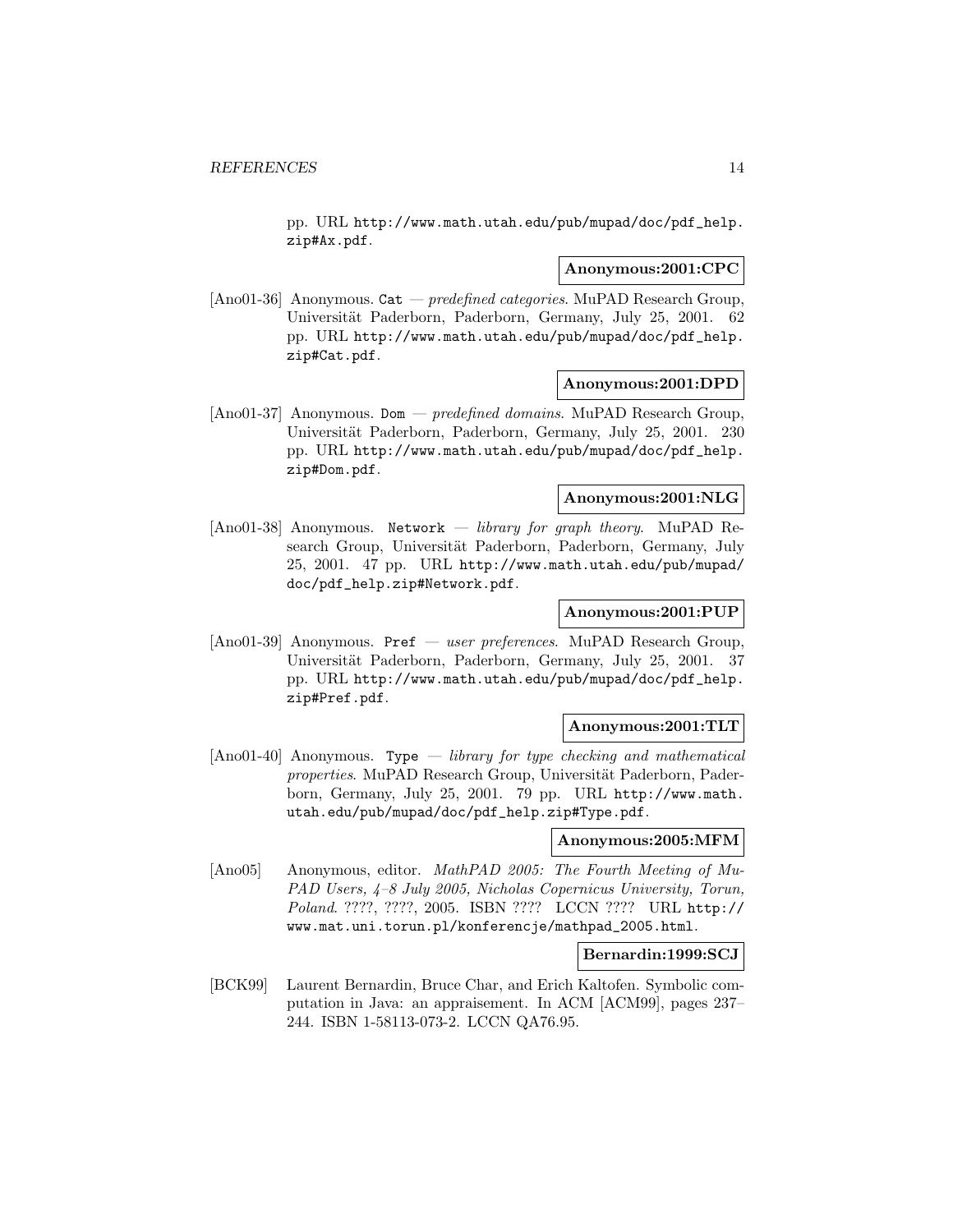#### **Beebe:2017:MFC**

[Bee17] Nelson H. F. Beebe. The Mathematical-Function Computation Handbook: Programming Using the MathCW Portable Software Library. Springer-Verlag, Berlin, Germany / Heidelberg, Germany / London, UK / etc., 2017. ISBN 3-319-64109-3 (hardcover), 3-319- 64110-7 (e-book). xxxvi + 1114 pp. LCCN QA75.5-76.95. URL http://www.springer.com/us/book/9783319641096.

#### **Benker:1998:ICS**

[Ben98] Hans Benker. Ingenieurmathematik mit Computeralgebra-Systemen: AXIOM, DERIVE, MACSYMA, MAPLE, MATHCAD, MATHE-MATICA, MATHLAP und MuPAD in der Anwendung. (German) [Engineering mathematics with computer algebra systems: AXIOM, DERIVE, MACSYMA, MAPLE, MATHCAD, MATHEMATICA, MATHLAP and MuPAD in their use]. Friedrich Vieweg und Sohn, Braunschweig, Germany, 1998. ISBN 3-528-05673-8. xiii + 439 pp. LCCN ????

## **Bernardin:1996:RSS**

[Ber96] Laurent Bernardin. A review of symbolic solvers. SIGSAM Bulletin (ACM Special Interest Group on Symbolic and Algebraic Manipulation), 30(1):9–20, March 1996. CODEN SIGSBZ. ISSN 0163-5824 (print), 1557-9492 (electronic).

#### **Bernardin:1997:MMP**

[Ber97] Laurent Bernardin. Maple on a massively parallel, distributed memory machine. In Kaltofen and Hitz [KH97], pages 217–222. ISBN 0-89791-951-3. LCCN QA76.58 .I5674 1997. URL http://www. acm.org:80/pubs/citations/proceedings/issac/266670/p217 bernardin/.

#### **Bachmann:1997:DEM**

[BG97] Olaf Bachmann and Simon Gray. A demonstration of exchanging mathematical expressions using MP. SIGSAM Bulletin (ACM Special Interest Group on Symbolic and Algebraic Manipulation), 31(3): 50, September 1997. CODEN SIGSBZ. ISSN 0163-5824 (print), 1557-9492 (electronic). Poster abstract only.

#### **Ballarin:2004:SPL**

[BK04] Clemens Ballarin and Manuel Kauers. Solving parametric linear systems: an experiment with constraint algebraic programming. SIGSAM Bulletin (ACM Special Interest Group on Symbolic and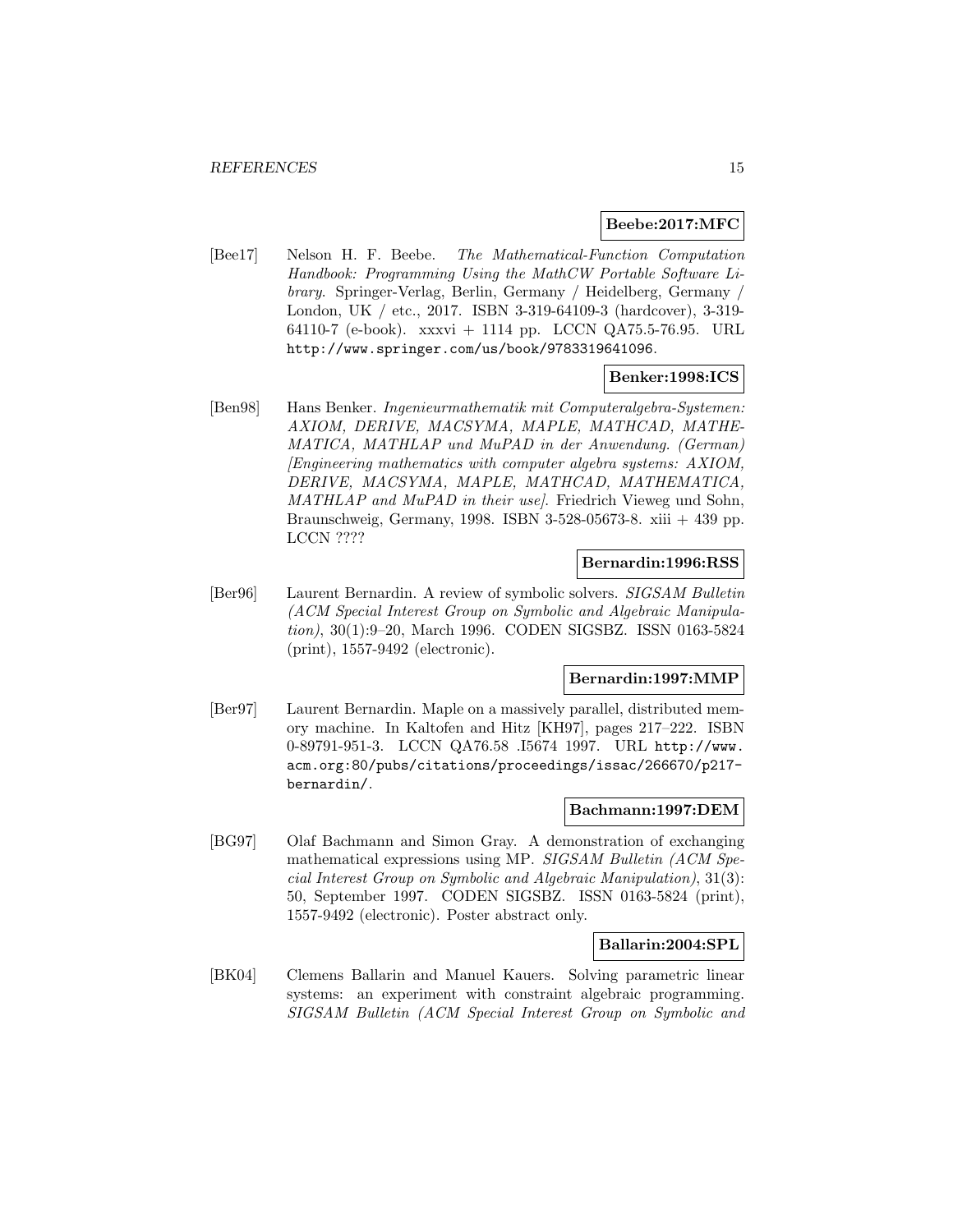Algebraic Manipulation), 38(2):33–46, June 2004. CODEN SIGSBZ. ISSN 0163-5824 (print), 1557-9492 (electronic).

## **Carriere:1996:PRW**

[Car96] L. R. Oudin A. Carrière, editor. Proceedings of the 5th RHINE workshop on computer algebra. Institut Franco-Allemand de Recherches de Saint-Louis, 68300 Saint-Louis, France, April 1996. ISBN ???? LCCN ????

## **Chan:2004:NLS**

[CCT04] L. Chan and E. S. Cheb-Terrab. Non-Liouvillian solutions for second order linear ODEs. In Gutierrez [Gut04], pages 80–86. ISBN 1- 58113-827-X. LCCN ????

## **Cesari:1997:CCA**

[Ces97] Giovanni Cesari. CALYPSO: a computer algebra library for parallel symbolic computation. In Kaltofen and Hitz [KH97], pages 204–216. ISBN 0-89791-951-3. LCCN QA76.58 .I5674 1997.

## **Creutzig:2004:MT**

[CO04] Christopher Creutzig and W. (Walter) Oevel. MuPAD tutorial. Springer-Verlag, Berlin, Germany / Heidelberg, Germany / London, UK / etc., second edition, 2004. ISBN 3-540-22184-0. xiii + 412 pp. LCCN QA76.95 .C74 2004.

## **Diaz:1998:FSM**

[DK98] Angel Díaz and Erich Kaltofen. FOXBOX: a system for manipulating symbolic objects in black box representation. In Gloor [Glo98], pages 30–37. ISBN 1-58113-002-3. LCCN QA155.7.E4 E88 1998.

## **Dupont:2003:NOP**

[DLLP03] Laurent Dupont, Daniel Lazard, Sylvain Lazard, and Sylvain Petitjean. Near-optimal parameterization of the intersection of quadrics. In ACM [ACM03b], pages 246–255. ISBN 1-58113-663-3 (paperback). LCCN QA447 .S95 2003.

## **Drescher:1995:GBM**

[DZ95] K. Drescher and P. Zimmermann. Gröbner bases in MuPAD: state and future. In Proceedings of the PoSSo workshop on software, Paris, pages 177–182. ????, ????, March 1995.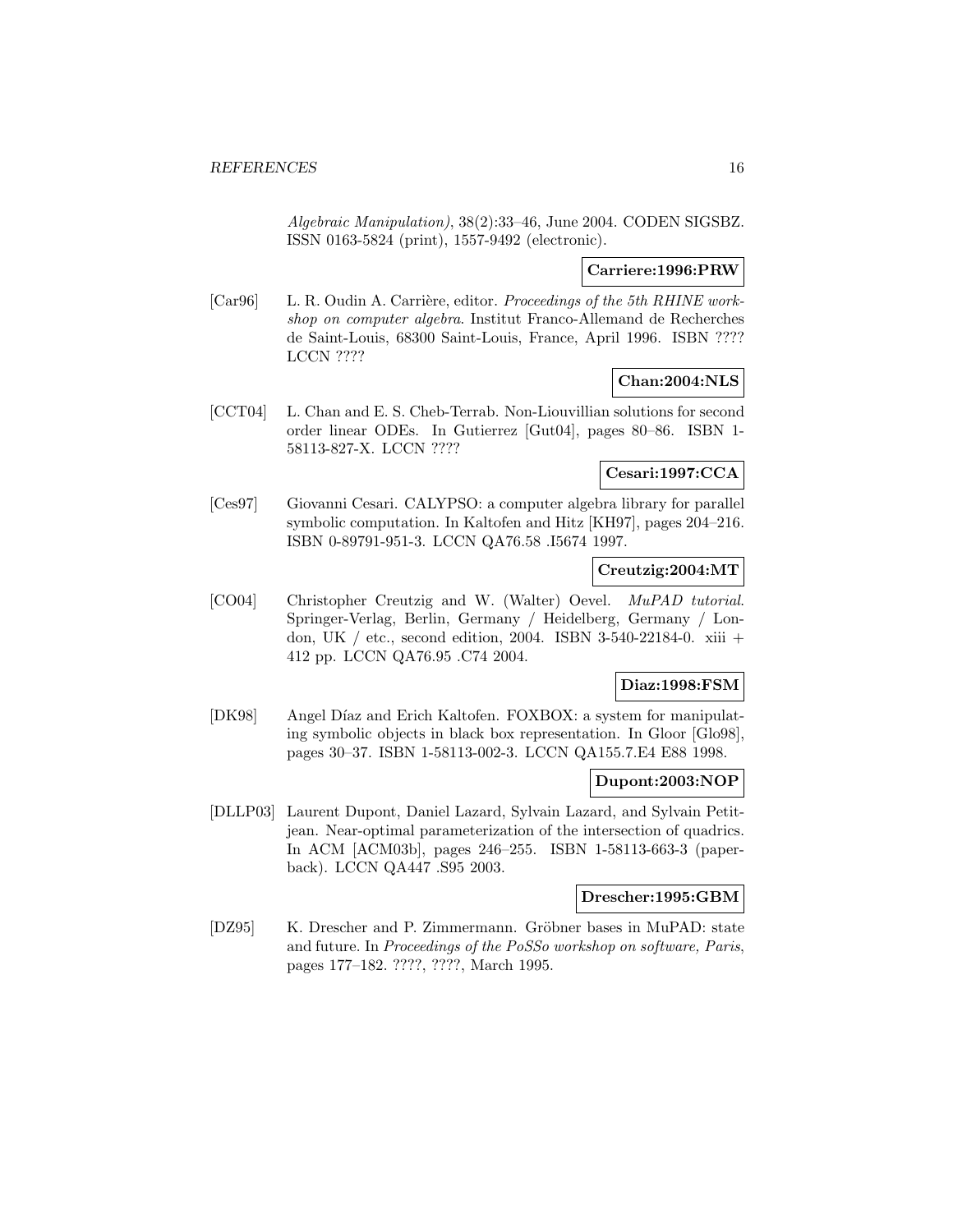#### **Fuchssteiner:1993:MMA**

[F<sup>+</sup>93] B. Fuchssteiner et al. MuPAD: multiprocessing algebra data tool: Benutzerhandbuch. (German) [MuPAD User Handbook]. Birkhäuser Verlag, Basel, Switzerland, 1993. ISBN 3-7643-2872-X.

#### **Fateman:2003:CSP**

[Fat03] Richard Fateman. Comparing the speed of programs for sparse polynomial multiplication. SIGSAM Bulletin (ACM Special Interest Group on Symbolic and Algebraic Manipulation), 37(1):4–15, March 2003. CODEN SIGSBZ. ISSN 0163-5824 (print), 1557-9492 (electronic).

#### **Fleischer:1995:CAS**

[FGHK95] J. (Jochem) Fleischer, J. Grabmeier, F. W. Hehl, and W. Küchlin, editors. Computer Algebra in Science and Engineering: 28–31 August 1994, Bielefeld, Germany. World Scientific Publishing Co., Singapore, Philadelphia, River Edge, NJ, 1995. ISBN 981-02-2319-6. LCCN QA155.7.E4 C6496 1995.

## **Fee:1997:PPCb**

[FM97] G. J. Fee and M. B. Monagan. Problems, puzzles, challenges. SIGSAM Bulletin (ACM Special Interest Group on Symbolic and Algebraic Manipulation), 31(4):48–49, December 1997. CODEN SIGSBZ. ISSN 0163-5824 (print), 1557-9492 (electronic).

#### **Fuchssteiner:1994:MMP**

[Fuc94] Benno Fuchssteiner, editor. MuPad multi processing algebra data tool: tutorial, MuPad version 1.2. Birkhäuser Verlag, Basel, Switzerland, 1994. ISBN 3-7643-5017-2 (Basel), 0-8176-5017-2 (Boston). vi + 197 pp. LCCN QA76.95 .M85 1994.

## **Gerdt:1997:MIB**

[GB97] Vladimir P. Gerdt and Yuri A. Blinkov. Minimal involutive bases. SIGSAM Bulletin (ACM Special Interest Group on Symbolic and Algebraic Manipulation), 31(3):44, September 1997. CODEN SIGSBZ. ISSN 0163-5824 (print), 1557-9492 (electronic). Poster abstract only.

#### **Grabmeier:2003:CAH**

[GKW03] Johannes Grabmeier, Erich Kaltofen, and Volker Weispfenning, editors. Computer algebra handbook: foundations, applications, systems. Springer-Verlag, Berlin, Germany / Heidelberg, Germany / London, UK / etc., 2003. ISBN 3-540-65466-6.  $xx + 637$  pp. LCCN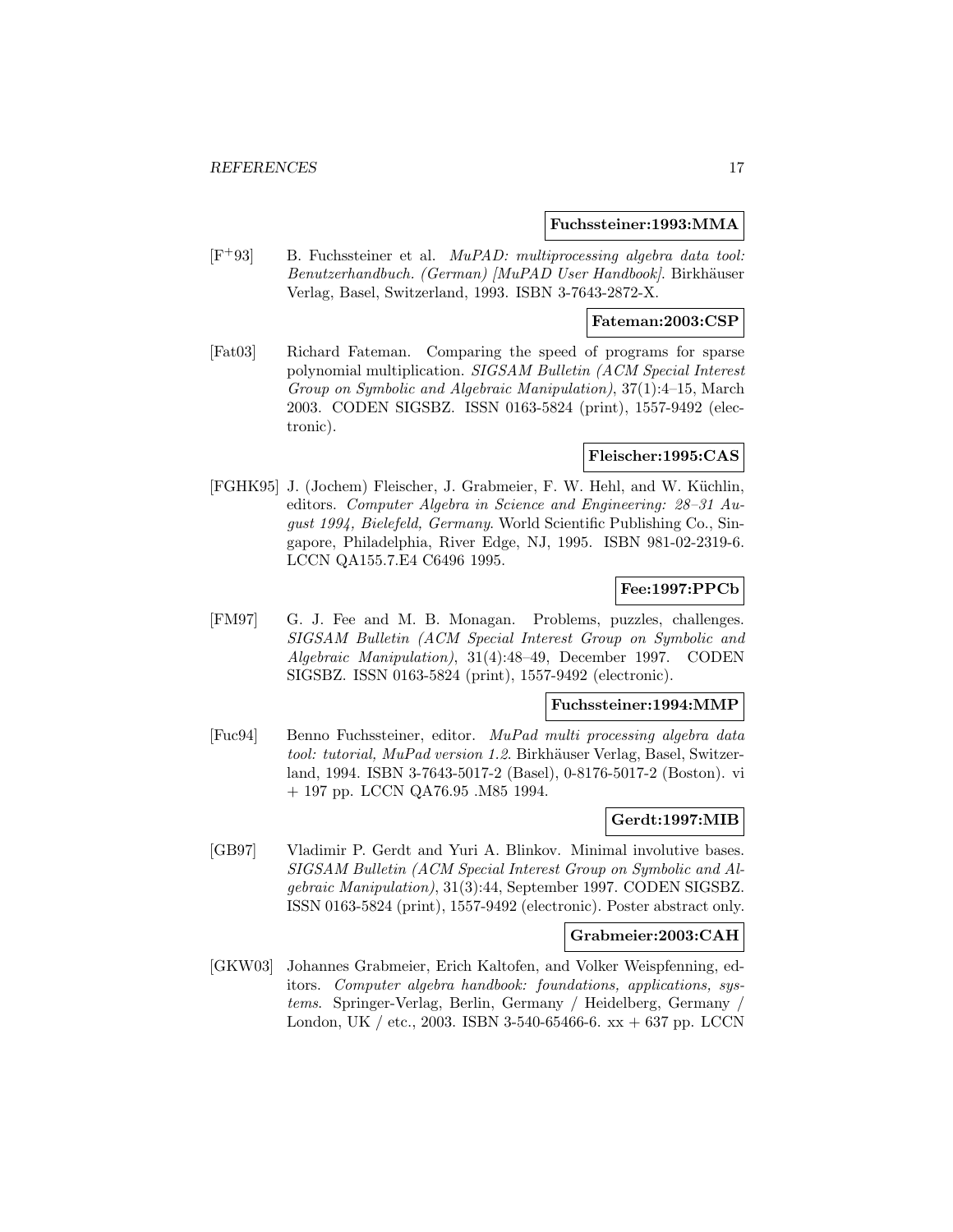QA155.7.E4 C64954 2003. URL http://www.springer.com/sgw/ cda/frontpage/0,11855,1-102-22-1477871-0,00.html. Includes CD-ROM.

## **Gloor:1998:IAU**

[Glo98] Oliver Gloor, editor. ISSAC 98, August 13–15, 1998, University of Rostock, Germany: Proceedings of the 1998 International Symposium on Symbolic and Algebraic Computation. ACM Press, New York, NY 10036, USA, 1998. ISBN 1-58113-002-3. LCCN QA155.7.E4 E88 1998.

## **Gottheil:1994:DGB**

[Got94] K. Gottheil. Differential-Gröbner-Basen im Computer-Algebra System MuPAD. (german) [Differential Gröbner bases in the computeralgebra system MuPAD]. In DMV-Jahrestagung 1994 (Duisburg, 18-24.9.94), Sektion 11 — Computeralgebra. ????, ????, 1994.

## **Greuel:1997:SCA**

[GPS97] G.-M. Greuel, G. Pfister, and H. Schönemann. Singular 1.0: A computer algebra system for singularity theory, algebraic geometry and commutative algebra. SIGSAM Bulletin (ACM Special Interest Group on Symbolic and Algebraic Manipulation), 31(3):48–50, September 1997. CODEN SIGSBZ. ISSN 0163-5824 (print), 1557- 9492 (electronic). Poster abstract only.

#### **Grossman:1995:IIC**

[Gro95] Robert Grossman. 1st International IMACS Conference on Applications of Computer Algebra. SIGSAM Bulletin (ACM Special Interest Group on Symbolic and Algebraic Manipulation), 29(3–4):9–12, December 1995. CODEN SIGSBZ. ISSN 0163-5824 (print), 1557-9492 (electronic).

#### **Gutierrez:2004:IJU**

[Gut04] Jaime Gutierrez, editor. ISAAC 2004: July 4–7, 2004, University of Cantabria, Santander, Spain: Proceedings of the 2004 International Symposium on Symbolic and Algebraic Computation. ACM Press, New York, NY 10036, USA, 2004. ISBN 1-58113-827-X. LCCN ????

#### **Hare:2000:RCB**

[Har00a] K. Hare. Rapid computation of Bernoulli and related numbers. SIGSAM Bulletin (ACM Special Interest Group on Symbolic and Algebraic Manipulation), 34(1):18–19, March 2000. CODEN SIGSBZ. ISSN 0163-5824 (print), 1557-9492 (electronic).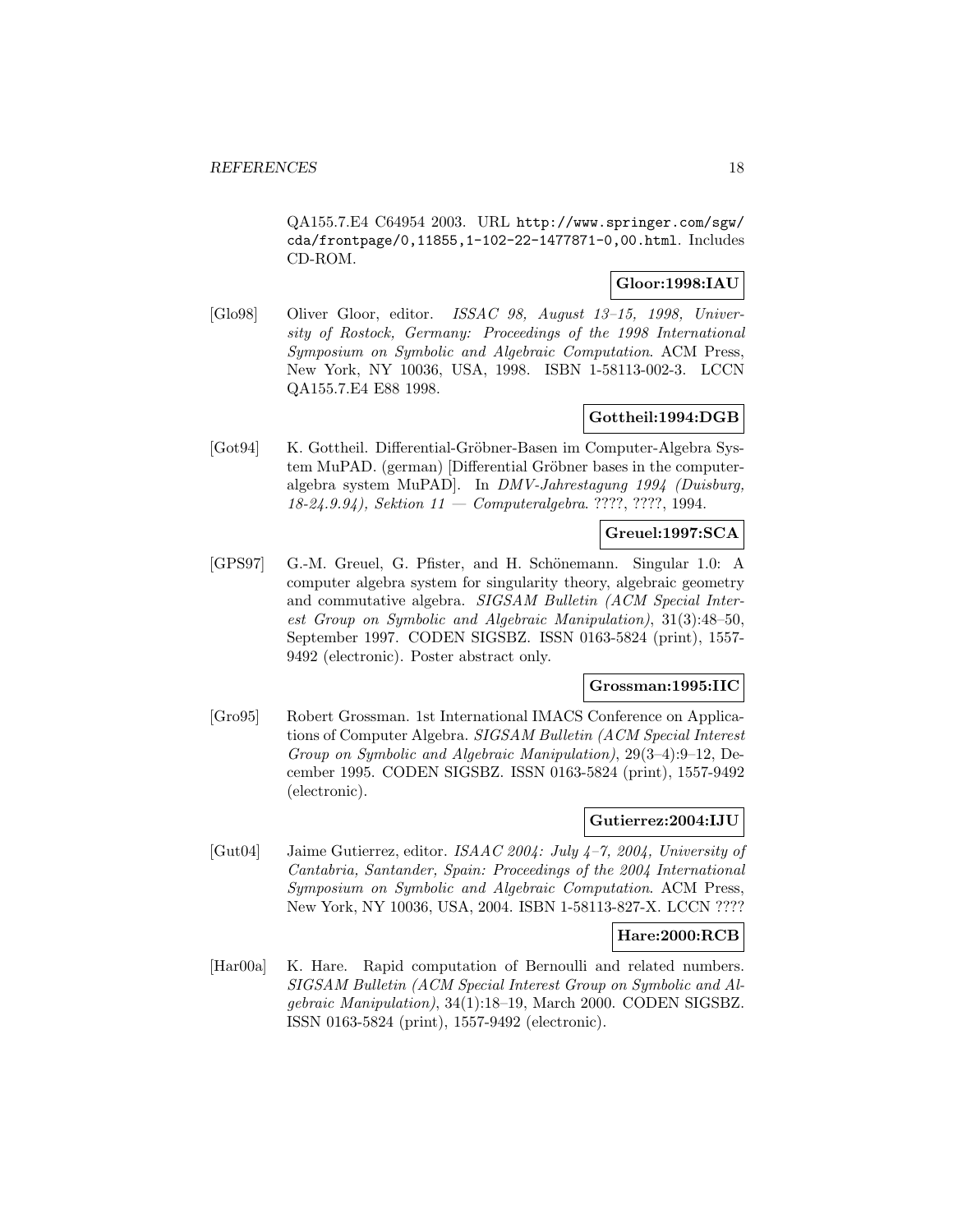#### **Harris:2000:ANM**

[Har00b] Jason Harris. Advanced notations in Mathematica. In Traverso [Tra00], pages 153–160. ISBN 1-58113-218-2. LCCN QA 155.7 .E4E88 2000.

## **Heck:1994:HIS**

[Hec94] André Heck. Human interaction for symbolic computation: RIACA workshop, Amsterdam, March 10–11, 1994. ACM SIGCHI Bulletin, 26(3):19–22, July 1994. CODEN SGBUD4. ISSN 0736-6906.

## **Heckler:1997:PM**

[HKM<sup>+</sup>97] Christian Heckler, Oliver Kluge, Torsten Metzner, Andreas Sorgatz, and Paul Zimmermann. Parallelism in MuPAD. SIGSAM Bulletin (ACM Special Interest Group on Symbolic and Algebraic Manipulation), 31(3):48, September 1997. CODEN SIGSBZ. ISSN 0163-5824 (print), 1557-9492 (electronic). Poster abstract only.

## **Huber:2000:CGF**

[Hub00] Birkett Huber. Computing Gröbner fans of toric ideals. SIGSAM Bulletin (ACM Special Interest Group on Symbolic and Algebraic Manipulation), 34(1):19–20, March 2000. CODEN SIGSBZ. ISSN 0163-5824 (print), 1557-9492 (electronic).

## **Iglio:1998:SCC**

[IA98] Pietro Iglio and Giuseppe Attardi. ISSAC 98, August 13–15, 1998, University of Rostock, Germany: Proceedings of the 1998 International Symposium on Symbolic and Algebraic Computation. In Gloor [Glo98], pages 62–69. ISBN 1-58113-002-3. LCCN QA155.7.E4 E88 1998.

## **Ke:2000:SAC**

[Ke00] Nainn-Ping Ke. Symbolic and algebraic computation in robust stability analysis. SIGSAM Bulletin (ACM Special Interest Group on Symbolic and Algebraic Manipulation), 34(1):21, March 2000. CO-DEN SIGSBZ. ISSN 0163-5824 (print), 1557-9492 (electronic).

#### **Krishnan:2001:PEM**

[KFC<sup>+</sup>01] Shankar Krishnan, Mark Foskey, Tim Culver, John Keyser, and Dinesh Manocha. PRECISE: efficient multiprecision evaluation of algebraic roots and predicates for reliable geometric computation. In ACM [ACM01], pages 274–283. ISBN 1-58113-357-X. LCCN QA448.D38 S96 2001.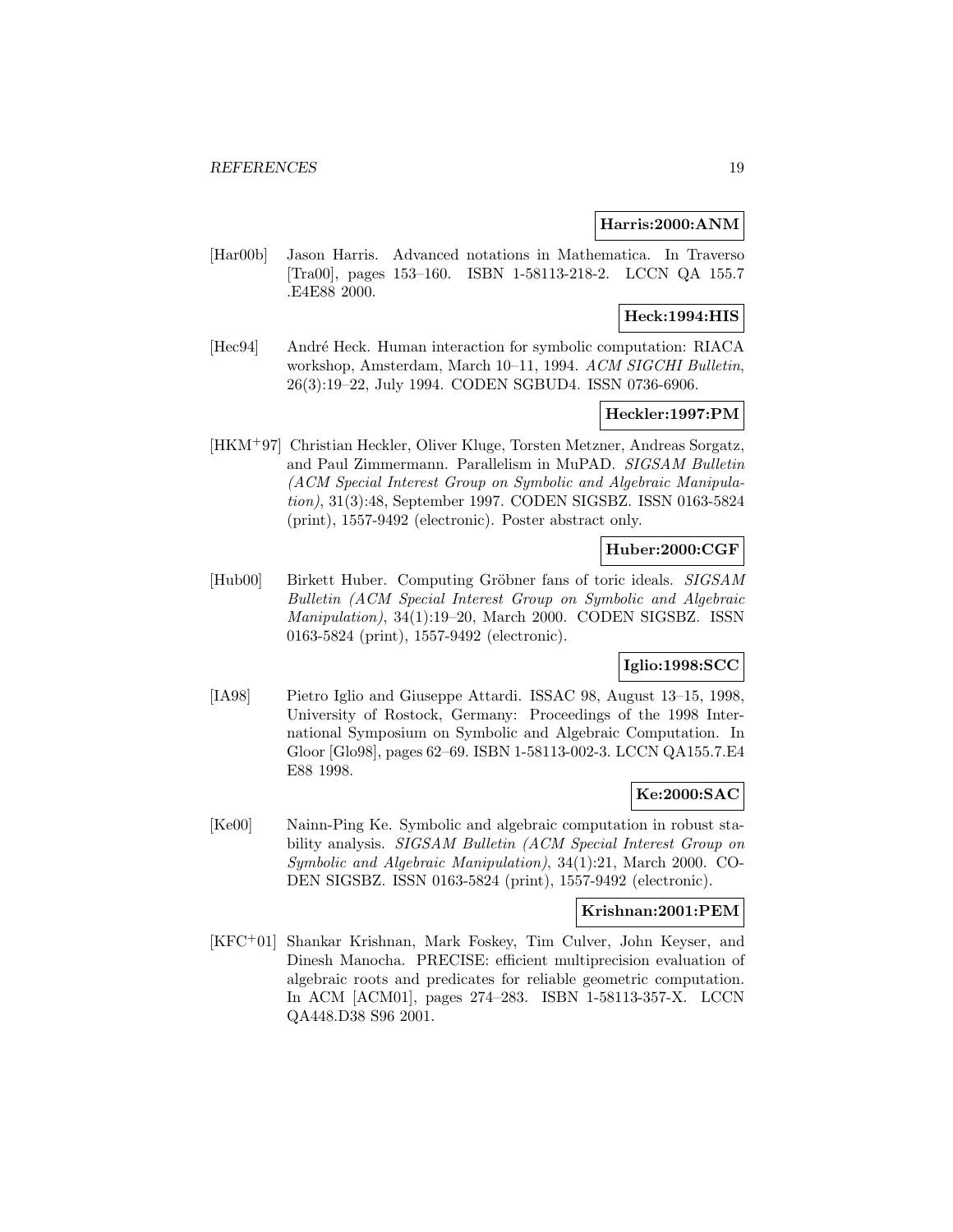#### **Kaltofen:1997:PPS**

[KH97] Erich Kaltofen and Markus Hitz, editors. PASCO '97. Proceedings of the Second International Symposium on Parallel Symbolic Computation, July 20–22, 1997, Maui, HI. ACM Press, New York, NY 10036, USA, 1997. ISBN 0-89791-951-3. LCCN QA76.58 .I5674 1997.

## **Kluge:1996:EPF**

[Klu96] O. Kluge. Entwicklung einer Programmierumgebung für die Parallelverarbeitung in der Computer-Algebra. (German) [Development of a programming environment for parallel processing in computer algebra]. MuPAD Reports. Teubner, Stuttgart, Germany; Leipzig, Germany, December 1996. ISBN 3-519-02196-X.

## **Kai:2000:HCB**

[KN00] Hiroshi Kai and Matu-Tarow Noda. Hybrid computation of bivariate rational interpolation. SIGSAM Bulletin (ACM Special Interest Group on Symbolic and Algebraic Manipulation), 34(1):20–21, March 2000. CODEN SIGSBZ. ISSN 0163-5824 (print), 1557-9492 (electronic).

## **Kraume:1996:SI**

[Kra96] R. Kraume. Symbolische Integration. (german) [Symbolic integration]. Spektrum der Wissenschaft (German translation of Scientific American), 3:95–98, 1996. CODEN SPEKDI. ISSN 0170-2971.

#### **Lakshman:1996:IPI**

[Lak96] Y. N. Lakshman, editor. ISSAC '96: proceedings of the 1996 International Symposium on Symbolic and Algebraic Computation: July  $24-26$ , 1996, Zürich, Switzerland. ACM Press, New York, NY 10036, USA, 1996. ISBN 0-89791-796-0. LCCN QA155.7.E4.

## **LJS:1997:NP**

[Lin97] Linux Journal Staff. New products. Linux Journal, 39es(??):??, July 1997. CODEN LIJOFX. ISSN 1075-3583 (print), 1938-3827 (electronic).

#### **Lazard:2004:IQE**

[LPP04] S. Lazard, L. M. Peñaranda, and S. Petitjean. Intersecting quadrics: an efficient and exact implementation. In Proceedings of the Twentieth Annual Symposium on Computational Geometry (SCG '04): June 9–11, 2004, Brooklyn, New York, USA, pages 419–428. ACM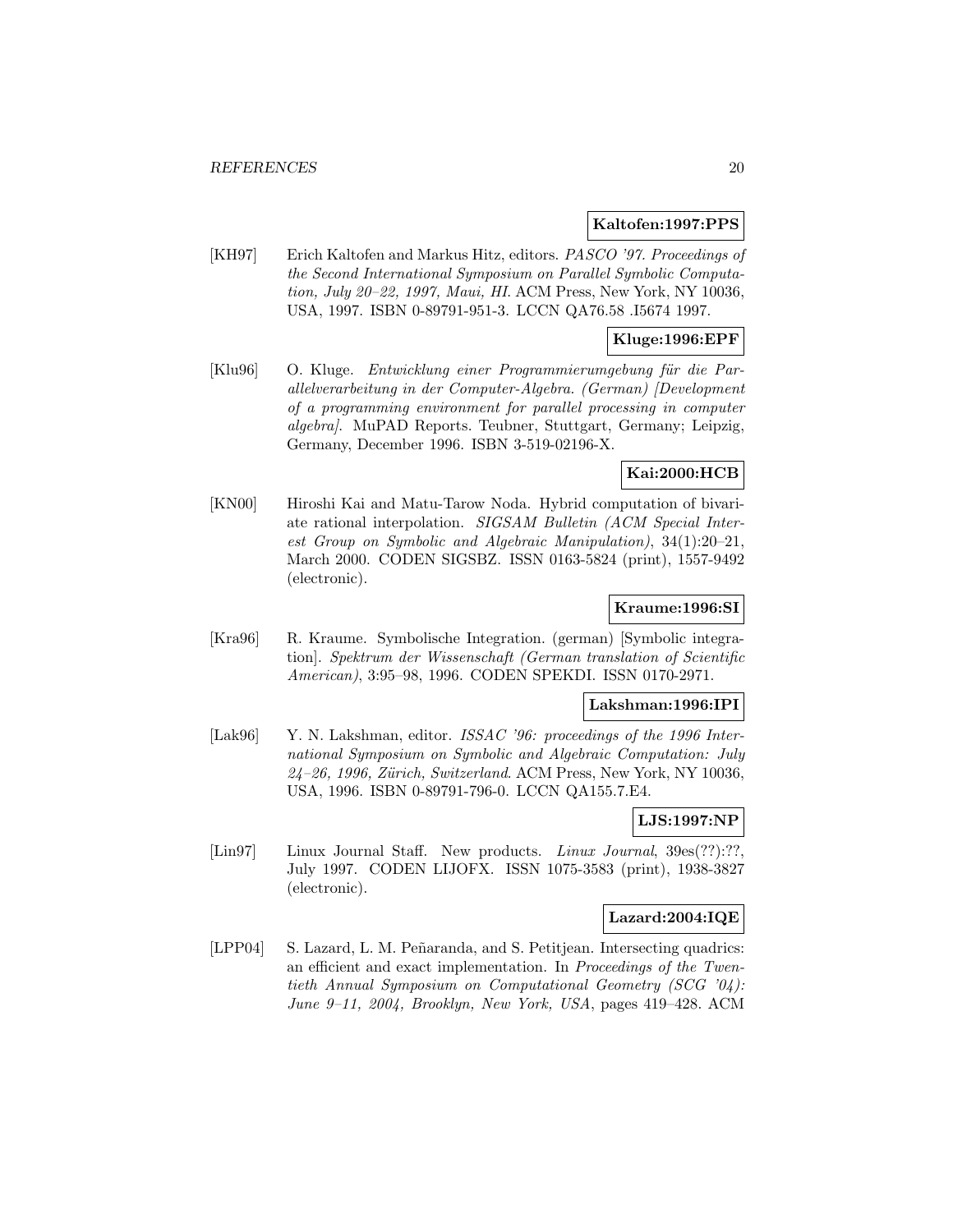Press, New York, NY 10036, USA, 2004. ISBN 1-58113-885-7. LCCN QA448.D38.

## **Lewis:1999:CPO**

[LW99] Robert H. Lewis and Michael Wester. Comparison of polynomialoriented computer algebra systems. SIGSAM Bulletin (ACM Special Interest Group on Symbolic and Algebraic Manipulation), 33(4):5– 13, December 1999. CODEN SIGSBZ. ISSN 0163-5824 (print), 1557-9492 (electronic).

## **Lewis:2000:CPO**

[LW00] Robert H. Lewis and Michael Wester. Comparison of polynomialoriented computer algebra systems. SIGSAM Bulletin (ACM Special Interest Group on Symbolic and Algebraic Manipulation), 34(1):24, March 2000. CODEN SIGSBZ. ISSN 0163-5824 (print), 1557-9492 (electronic).

## **Maurer:1995:EMH**

[M<sup>+</sup>95] Hermann A. Maurer et al., editors. Educational Multimedia and Hypermedia, 1995: proceedings of ED-MEDIA 95: World Conference on Educational Multimedia and Hypermedia, Graz, Austria, June 17–21, 1995. Association for the Advancement of Computing in Education, Charlottesville, VA, USA, 1995. ISBN 1-880094-15-0 (paperback). LCCN LB1028.5 .W67 1995.

## **Majewski:2002:MPC**

[Maj02] Miroslaw Majewski. MuPAD Pro computing essentials. Springer-Verlag, Berlin, Germany / Heidelberg, Germany / London, UK / etc., 2002. ISBN 3-540-43574-3 (softcover). vii  $+ 456$  pp. LCCN QA76.95 .M35 2002. URL http://www.mupad.com/majewski/ edition1/.

## **Majewski:2004:MPC**

[Maj04] Miroslaw Majewski. MuPAD Pro computing essentials. Springer-Verlag, Berlin, Germany / Heidelberg, Germany / London, UK / etc., second edition, 2004. ISBN 3-540-21943-9. xi + 538 pp. LCCN QA76.95 M35 2004. URL http://www.mupad.com/majewski/ edition2/.

#### **Majewski:2005:GSM**

[Maj05a] Miroslaw Majewski. Getting started with MUPAD. Springer-Verlag, Berlin, Germany / Heidelberg, Germany / London, UK / etc., 2005.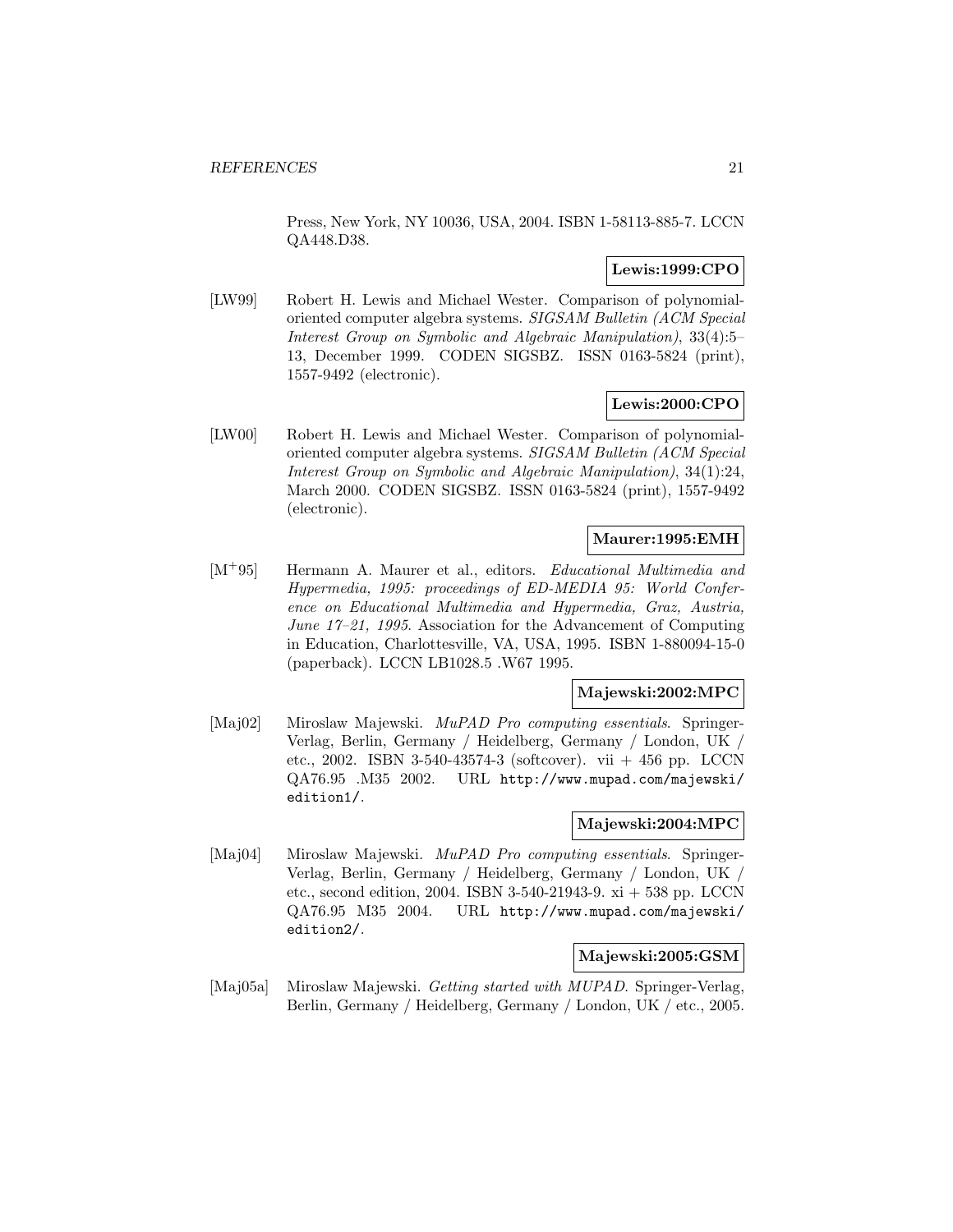ISBN 3-540-28635-7 (softcover). 270 (est.) pp. URL http://www. mupad.com/majewski/starters/.

## **Majewski:2005:MDN**

[Maj05b] Miroslaw Majewski. MuPAD dla niecierpliwych. (Polish) [MuPAD for the impatient. Edukacja z TI, ????, Poland, 2005. ISBN ???? 200 (est.) pp. LCCN ???? URL http://www.mupad.com/mathpad/.

## **Fuchssteiner:1991:MOE**

[mat91] Benno Fuchssteiner, Andreas Sorgatz, and Mirek Majewski, editors. mathPAD Online Edition: The Magazine of the MuPAD Research Group, 1991. URL http://www.mupad.com/mathpad/. MuPAD Research Group, Universität Paderborn, Paderborn, Germany.

#### **McAndrew:1999:M**

[McA99] Alasdair McAndrew. MuPad. Linux Journal, 63:??, July 1999. CO-DEN LIJOFX. ISSN 1075-3583 (print), 1938-3827 (electronic). URL http://noframes.linuxjournal.com/lj-issues/3101.html.

## **Morisse:1994:CAS**

[MK94] K. Morisse and A. Kemper. The computer algebra system MuPAD. Euromath Bulletin, 1(2):95–102, 1994.

## **Morisse:1995:NDM**

[MO95] K. Morisse and G. Oevel. New developments in MuPAD. In Fleischer et al. [FGHK95], pages 44–56. ISBN 981-02-2319-6. LCCN QA155.7.E4 C6496 1995.

#### **Murao:2000:AAE**

[Mur00] Hirokazu Murao. 2W-ary algorithm for extended problem of integer GCD. SIGSAM Bulletin (ACM Special Interest Group on Symbolic and Algebraic Manipulation), 34(1):25, March 2000. CODEN SIGSBZ. ISSN 0163-5824 (print), 1557-9492 (electronic).

## **Naundorf:1995:PM**

[Nau95] H. Naundorf. Parallelism in MuPAD. In Michael Wester, Stanley Steinberg, and Michael Jahn, editors, Electronic Proceedings of the 1st International IMACS Conference on Applications of Computer Algebra, http://math.unm.edu/ACA//1995Proceedings/MainPage.html. ????, ????, May 1995.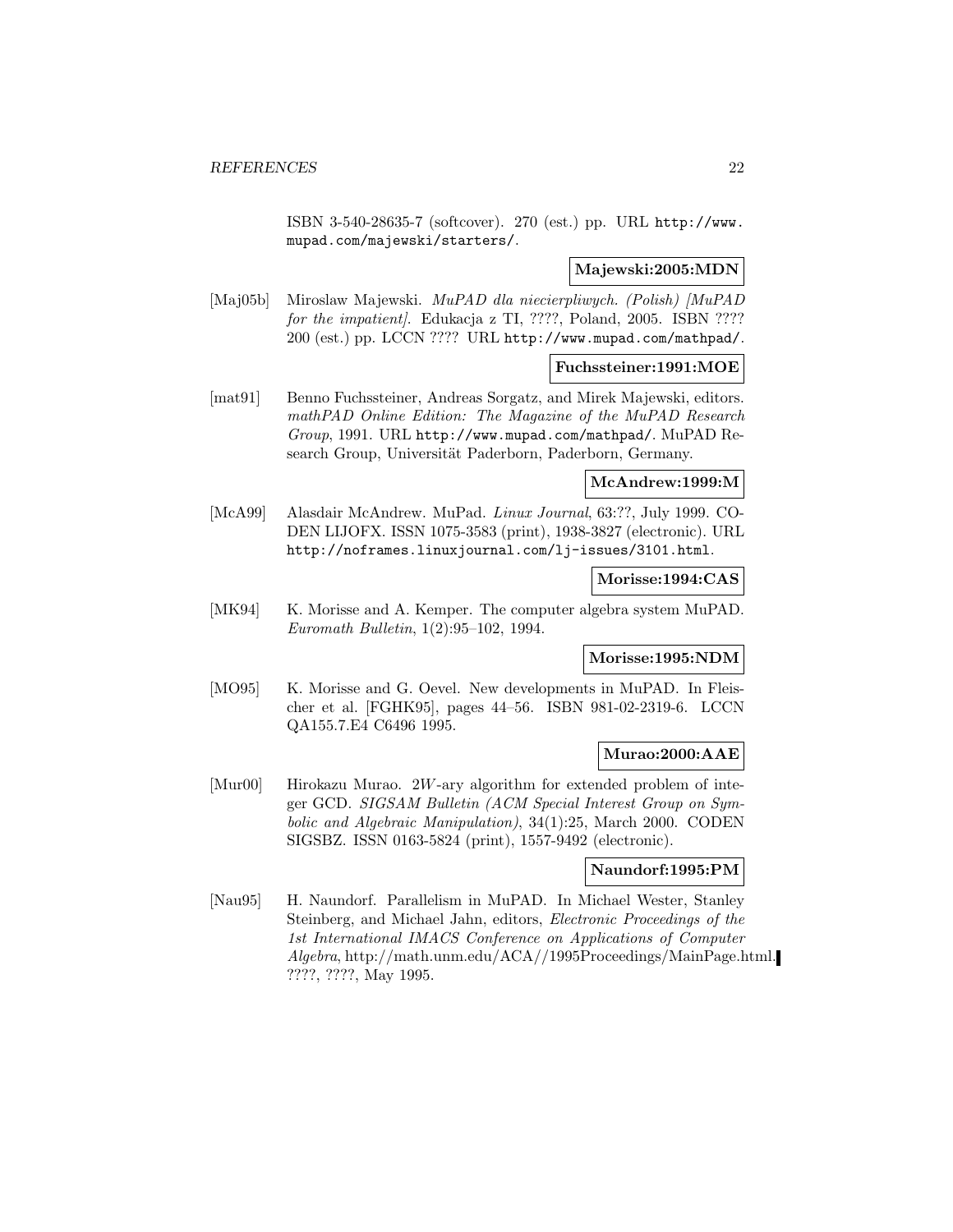#### **Naundorf:1996:DMF**

[Nau96] H. Naundorf. Ein denotationales Modell für parallele objektbasierte Systeme. (German) [A denotational model for parallel object-based systems). MuPAD Reports. Teubner, Stuttgart, Germany; Leipzig, Germany, December 1996. ISBN 3-519-02197-8.

#### **Naundorf:1997:MVS**

[Nau97] H. Naundorf.  $MAMMUT$  — Eine verteilte Speicherverwaltung für symbolische Manipulation. (German) [MAMMUT — A distributed storage management for symbolic manipulation]. MuPAD Reports. Teubner, Stuttgart, Germany; Leipzig, Germany, February 1997. ISBN 3-519-02198-6.

## **Oevel:2000:MTM**

[Oev00] W. (Walter) Oevel, editor. MuPAD-Tutorium. MuPAD tutorial: a version and platform independent introduction. Springer-Verlag, Berlin, Germany / Heidelberg, Germany / London, UK / etc., 2000. ISBN 3-540-67546-9 (softcover). xii + 361 pp. LCCN QA76.95 .M85513 2000.

## **Oevel:1996:CAE**

[OS96] G. Oevel and G. Siek. Computer algebra in education. In Maurer et al. [M<sup>+</sup>95], page ?? ISBN 1-880094-15-0 (paperback). LCCN LB1028.5 .W67 1995.

#### **Prieto:2000:MOA**

[PDP00] Hélène Prieto, Stéphane Dalmas, and Yves Papegay. Mathematica as an OpenMath application. SIGSAM Bulletin (ACM Special Interest Group on Symbolic and Algebraic Manipulation), 34(2):22–26, June 2000. CODEN SIGSBZ. ISSN 0163-5824 (print), 1557-9492 (electronic).

## **Popov:2000:OSA**

[Pop00] Bogdan A. Popov. Optimal starting approximation and iterative algorithm for inverse error function. SIGSAM Bulletin (ACM Special Interest Group on Symbolic and Algebraic Manipulation), 34(1):25– 26, March 2000. CODEN SIGSBZ. ISSN 0163-5824 (print), 1557- 9492 (electronic).

#### **Postel:1997:NIM**

[Pos97] A. Sorgatz F. Postel. New issues in MuPAD 1.3. Technical report, CAN, Amsterdam, The Netherlands, May 1997.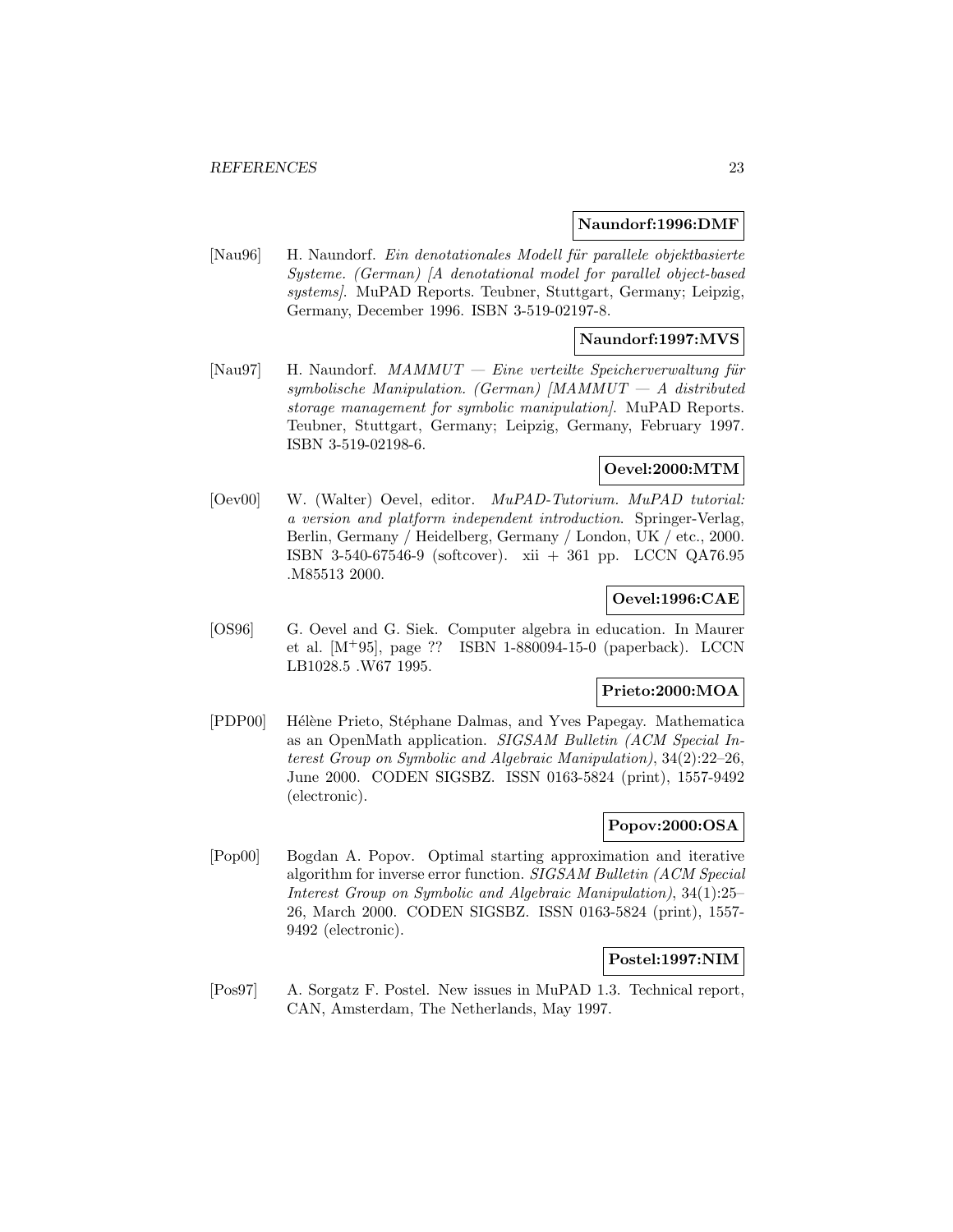#### **Postel:1996:ROS**

[PZ96a] F. Postel and P. Zimmermann. A review of the ODE solvers of Maple, Mathematica, Macsyma and MuPAD. In Carrière [Car96], page ???? ISBN ???? LCCN ???? updated version includes Axiom, Derive and Reduce.

## **PosZim:96**

[PZ96b] F. Postel and P. Zimmermann. A review of the ODE solvers of Maple, Mathematica, Macsyma and MuPAD. In Carrière [Car96], page ???? ISBN ???? LCCN ???? URL http://math-www. uni-paderborn.de/MuPAD/BIB/poszim96.html. updated version includes Axiom, Derive and Reduce.

## **Roanes-Lozano:2004:GAS**

[RLRML04] Eugenio Roanes-Lozano, Eugenio Roanes-Macías, and Luis M. Laita. The geometry of algebraic systems and their exact solving using Gröbner bases. Computing in Science and Engineering, 6(2):76–79, March/April 2004. CODEN CSENFA. ISSN 1521-9615 (print), 1558-366X (electronic). URL http://csdl. computer.org/comp/mags/cs/2004/02/c2076abs.htm; http:/ /csdl.computer.org/dl/mags/cs/2004/02/c2076.htm; http: //csdl.computer.org/dl/mags/cs/2004/02/c2076.pdf.

#### **Sato:2000:PCB**

[Sat00] Yosuke Sato. Parallel computation of Boolean Gröbner bases. SIGSAM Bulletin (ACM Special Interest Group on Symbolic and Algebraic Manipulation), 34(1):27–28, March 2000. CODEN SIGSBZ. ISSN 0163-5824 (print), 1557-9492 (electronic).

#### **Sorgatz:1996:DMV**

 $[Sor96]$  A. Sorgatz. Dynamische Module — Eine Verwaltung für Maschinencode-Objekte zur Steigerung der Effizienz und Flexibilität von Computeralgebra- $Systemen.$  (German) [Dynamic modules  $-$  an administration for machine-code objects for the increase of the efficiency and flexibility of computer algebra systems], volume 1 of MuPAD Reports. Teubner, Stuttgart, Germany; Leipzig, Germany, October 1996. ISBN 3-519-02195-1. Das Konzept der Dynamischen Module sowie technische Grundlagen der Implementation in MuPAD.

#### **Sorgatz:1997:DMSa**

[Sor97a] A. Sorgatz. Dynamic modules — software integration in MuPAD. Poster Abstracts, ISSAC'97, Maui, Hawaii, USA, July 1997. URL http://www.mupad.de/BIB/ONLINE/SORGATZ97b/.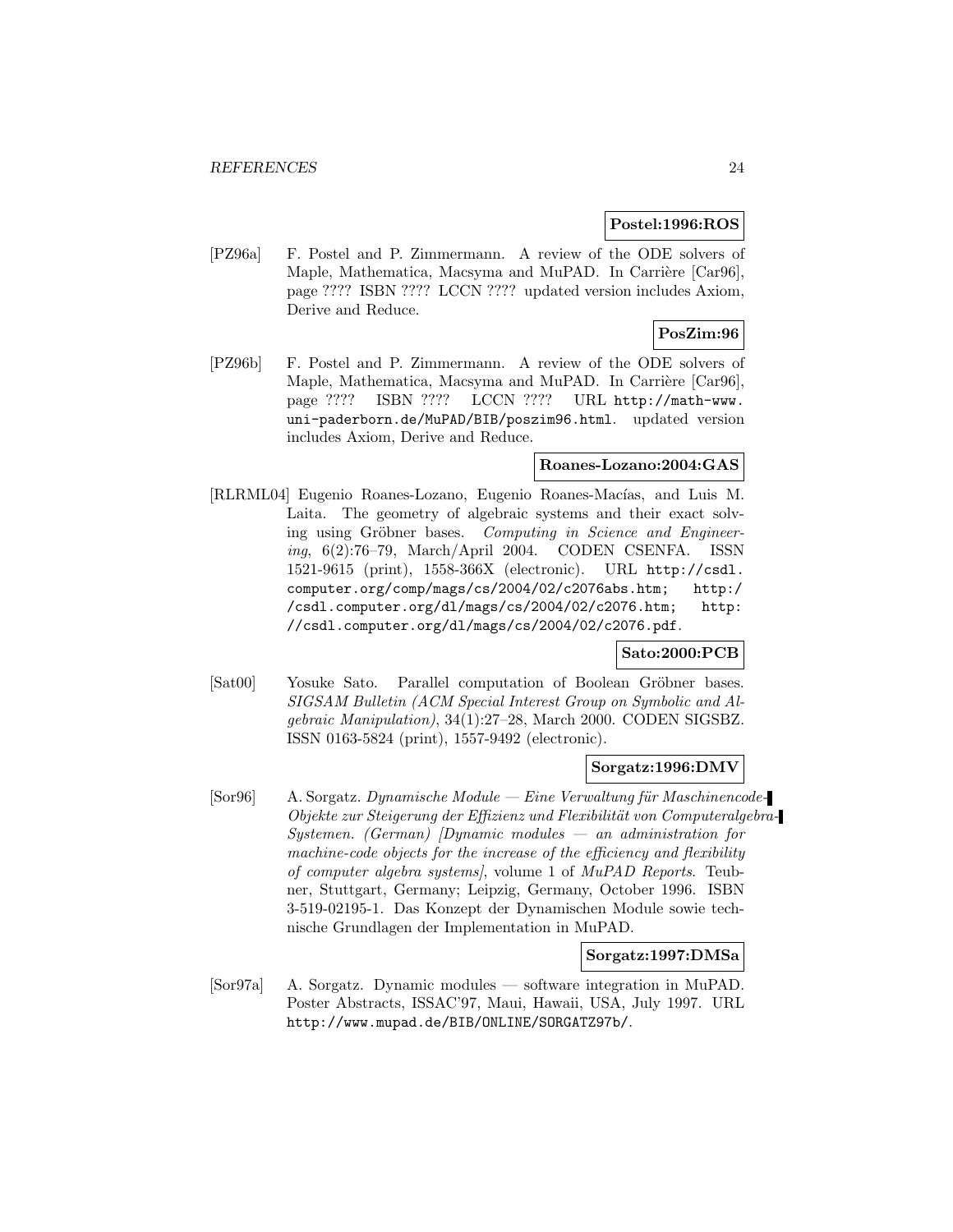#### **Sorgatz:1997:DMC**

[Sor97b] A. Sorgatz. Dynamic modules — the concept of software integration in MuPAD. Talk and handouts, IMACS'97, Maui, Hawaii, USA., July 1997. URL http://www.mupad.de/BIB/ONLINE/sorgatz97c. ps.gz.

## **Sorgatz:1997:MDM**

[Sor97c] A. Sorgatz. MuPAD — Dynamische Module, Spiel (fast) ohne Grenzen. (german) [MuPAD — dynamic modules, play (nearly) without limits]. Linux Magazin, 01/97, 1997.

#### **Sorgatz:1997:DMSb**

[Sor97d] Andreas Sorgatz. Dynamic modules: Software integration in Mu-PAD. SIGSAM Bulletin (ACM Special Interest Group on Symbolic and Algebraic Manipulation), 31(3):45–47, September 1997. CODEN SIGSBZ. ISSN 0163-5824 (print), 1557-9492 (electronic). Poster abstract only.

#### **Sorgatz:1999:DMU**

[Sor99] Andreas Sorgatz. Dynamic modules: user's manual and programming guide for  $MuPAD$  1.4. Springer-Verlag, Berlin, Germany Heidelberg, Germany / London, UK / etc., 1999. ISBN 3-540-65043- 1 (pbk./CD-ROM). xxiv + 234 pp. LCCN QA76.95 .S632 1999.

## **Sittig:1997:LIP**

[SRRM<sup>+</sup>97] R. Sittig, H. Rechenberg, M. Ritsch-Marte, H. Schopper, S. Koch, H. J. Queisser, H. Nicolai, and M. Ziegler. Lübbig: The Inverse Problem/Bührke: Newtons Apfel — Sternstunden der Physik: Von Galilei bis Lise Meitner/Memel, Renneberg: Geschlechterverhältnisse in Medizin, Naturwissenschaft und Technik/Sanitt: Science as a Questioning Process/Haug, Jauho: Quantum Kinetics in Transport and Optics of Semiconductors/High Tech Start Up/ Gambini, Pullin: Loops, Knots, Gauge Theories and Quantum Gravity/MuPAD. (German) [Book reviews: ... ]. Physik Journal, 53(7– 8):716–719, July 1997. CODEN PJHOB2. ISSN 1617-9439 (print), 1619-6597 (electronic).

#### **Sorgatz:1999:THP**

[SW99] Andreas Sorgatz and Stefan Wehmeier. Towards high-performance symbolic computing: using MuPAD as a problem solving environment. Mathematics and Computers in Simulation, 49(3):235–246,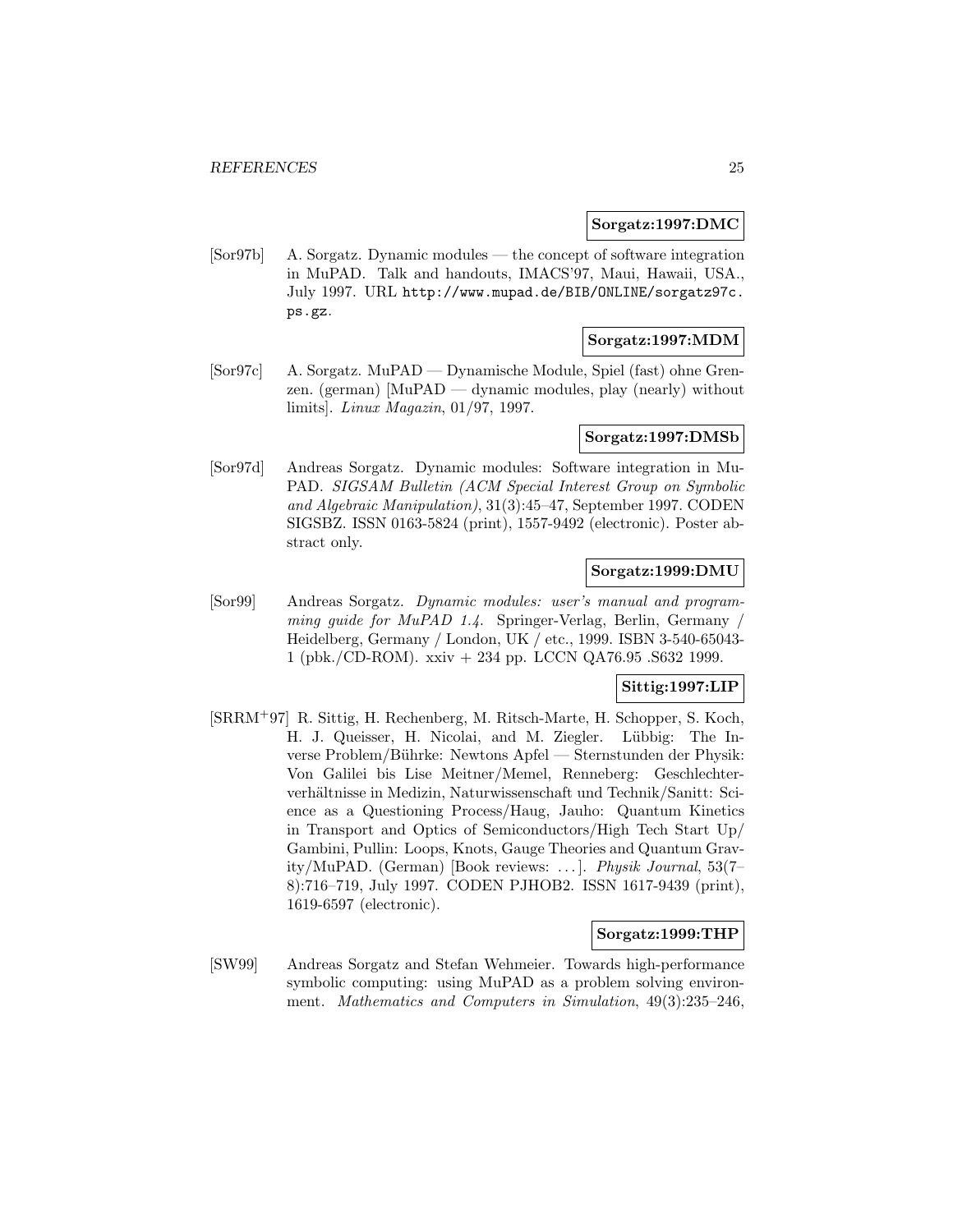August 1999. CODEN MCSIDR. ISSN 0378-4754 (print), 1872-7166 (electronic). Special issue on high performance symbolic computing.

#### **Macsyma:1998:MSI**

[Tec98] Technical Staff at Macsyma, Inc. Macsyma solutions to the IS-SAC '97 Challenge Problems. SIGSAM Bulletin (ACM Special Interest Group on Symbolic and Algebraic Manipulation), 32(1):18–37, March 1998. CODEN SIGSBZ. ISSN 0163-5824 (print), 1557-9492 (electronic).

## **MuPAD:1996:MUM**

[The96] The MuPAD Group.  $MuPAD$  User's Manual — MuPAD Version 1.2.2. John Wiley and Sons, Inc., Chichester, UK, first edition, March 1996. ISBN 0-471-96716-5 (Wiley), 3-519-02114-5 (Teubner). includes a CD for Apple Macintosh and UNIX.

## **Thiery:2000:AIGa**

[Thi00a] Nicolas M. Thi´ery. Algebraic invariants of graphs: a computer aided study. SIGSAM Bulletin (ACM Special Interest Group on Symbolic and Algebraic Manipulation), 34(1):29, March 2000. CODEN SIGSBZ. ISSN 0163-5824 (print), 1557-9492 (electronic).

#### **Thiery:2000:AIGb**

[Thi00b] Nicolas M. Thiéry. Algebraic invariants of graphs; a study based on computer exploration. SIGSAM Bulletin (ACM Special Interest Group on Symbolic and Algebraic Manipulation), 34(3):9–20, September 2000. CODEN SIGSBZ. ISSN 0163-5824 (print), 1557- 9492 (electronic).

## **Thiery:2008:IAC**

[Thi08] Nicolas M. Thiery. Implementing algebraic combinatorics: Some feedback from the development of MuPAD–Combinat (abstract only). ACM Communications in Computer Algebra, 42(1–2):20, March/June 2008. CODEN ???? ISSN 1932-2232 (print), 1932- 2240 (electronic).

## **Traverso:2000:IPI**

[Tra00] Carlo Traverso, editor. ISSAC 2000: Proceedings of the 2000 International Symposium on Symbolic and Algebraic Computation: 7–9 August 2000, University of St. Andrews, Scotland. ACM Press, New York, NY 10036, USA, 2000. ISBN 1-58113-218-2. LCCN QA 155.7 .E4E88 2000.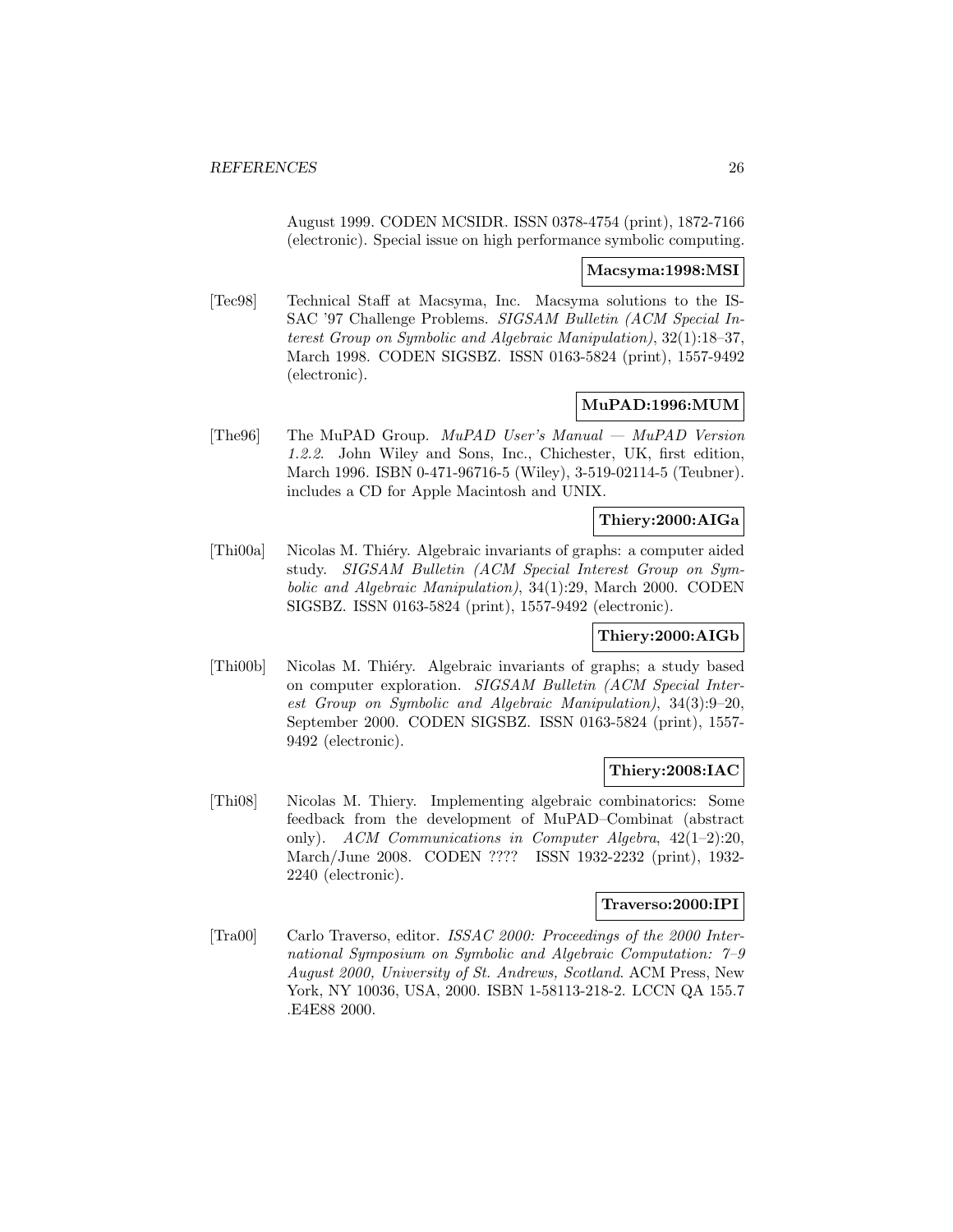#### **Tsarev:1996:ACE**

[Tsa96] S. P. Tsarev. An algorithm for complete enumeration of all factorizations of a linear ordinary differential operator. In Lakshman [Lak96], pages 226–231. ISBN 0-89791-796-0. LCCN QA155.7.E4. ACM order number 505960.

## **Tsai:2000:WCI**

[Tsa00] Harrison Tsai. Weyl closure of a D-ideal. SIGSAM Bulletin (ACM Special Interest Group on Symbolic and Algebraic Manipulation), 34 (1):29–30, March 2000. CODEN SIGSBZ. ISSN 0163-5824 (print), 1557-9492 (electronic).

## **Oevel:1995:MBW**

[uFSGO95] F. Postel und F. Schwarz G. Oevel. MuPAD in Bildung und Wissenschaft. (german) [MuPAD in education and science]. In K. P. Müller, editor, Beiträge zum Mathematikunterricht, Vorträge der  $29.$  Bundestagung fü Didaktik der Mathematik, pages 356–359. Franz Becker Verlag, Hildesheim, Germany, 1995.

## **Hillebrand:1995:MLM**

[uRH95] A. Sorgatz und R. Hillebrand. Mathematik unter Linux: MuPAD — Ein Computeralgebra System I. (german) [Mathematics in Linux: MuPAD — A computer algebra system, I. Linux Magazin,  $12/95$ : 11–14, 1995.

## **Hillebrand:1996:MLM**

[uRH96] A. Sorgatz und R. Hillebrand. Mathematik unter Linux: MuPAD — Ein Computeralgebra System II. (german) [Mathematics in Linux: MuPAD — A computer algebra system, II. Linux Magazin,  $2/96$ , 3/96 (Nachdruck):60–67, 1996.

#### **Volcheck:1997:TRCc**

[Vol97] Emil Volcheck. Technical report column. SIGSAM Bulletin (ACM Special Interest Group on Symbolic and Algebraic Manipulation), 31(4):50–53, December 1997. CODEN SIGSBZ. ISSN 0163-5824 (print), 1557-9492 (electronic).

#### **Wiwianka:1992:MMA**

[Wiw92] W. Wiwianka. MuPAD — multiprocessing algebra data tool.  $SUG$ info, 2/92:31–36, 1992.